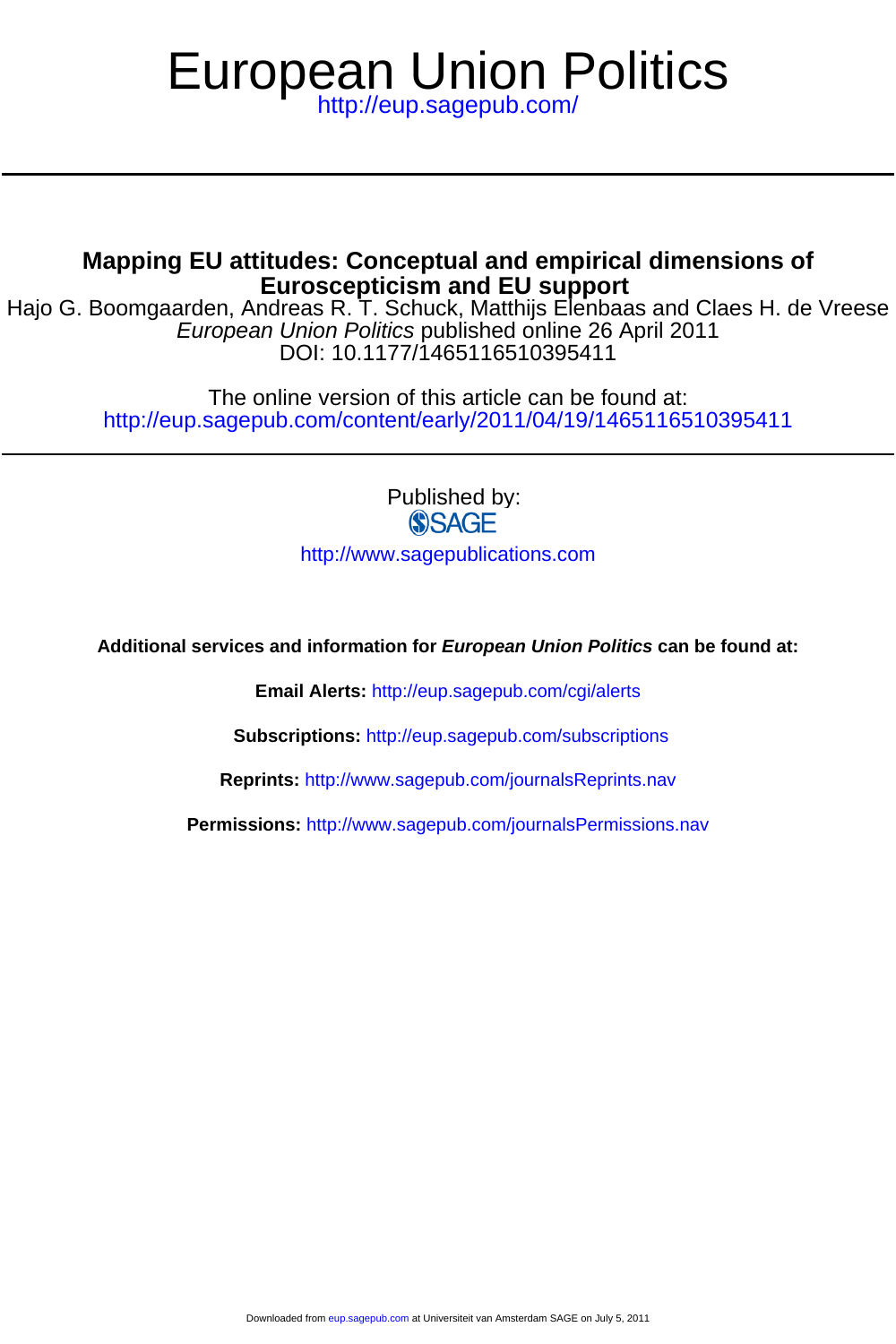#### Article

Mapping EU attitudes: Conceptual and empirical dimensions of Euroscepticism and EU support

European Union Politics  $0(0)$  1–26 (C) The Author(s) 2011 Reprints and permissions: sagepub.co.uk/journalsPermissions.nav DOI: 10.1177/1465116510395411 eup.sagepub.com



# Hajo G. Boomgaarden

University of Amsterdam, The Netherlands

# Andreas R. T. Schuck

University of Amsterdam, The Netherlands

# Matthijs Elenbaas

University of Amsterdam, The Netherlands

### Claes H. de Vreese

University of Amsterdam, The Netherlands

#### Abstract

Public attitudes towards the European Union (EU) are at the heart of a growing body of research. The nature, structure and antecedents of these attitudes, however, are in need of conceptual and empirical refinement. With growing diversification of the policies of the Union, a one-dimensional approach to attitudes towards the EU may be insufficient. This study reviews existing approaches towards theorizing EU public opinion. Based on this inventory, originally collected public opinion survey data  $(n = 1394)$  indicate the presence of five dimensions of EU attitudes: performance, identity, affection, utilitarianism and strengthening. The study furthermore shows that different predictors of EU public opinion matter to differing extents when explaining these dimensions. In light of these findings, we suggest tightening the link, conceptually and empirically, between attitudinal dimensions and their antecedents.

#### Keywords

Affection, Euroscepticism, EU attitudes, multidimensionality, public opinion

#### Corresponding author:

Hajo G. Boomgaarden, Amsterdam School of Communication Research, ASCoR, University of Amsterdam, Kloveniersburgwal 48, 1012 CX Amsterdam, The Netherlands Email: H.Boomgaarden@uva.nl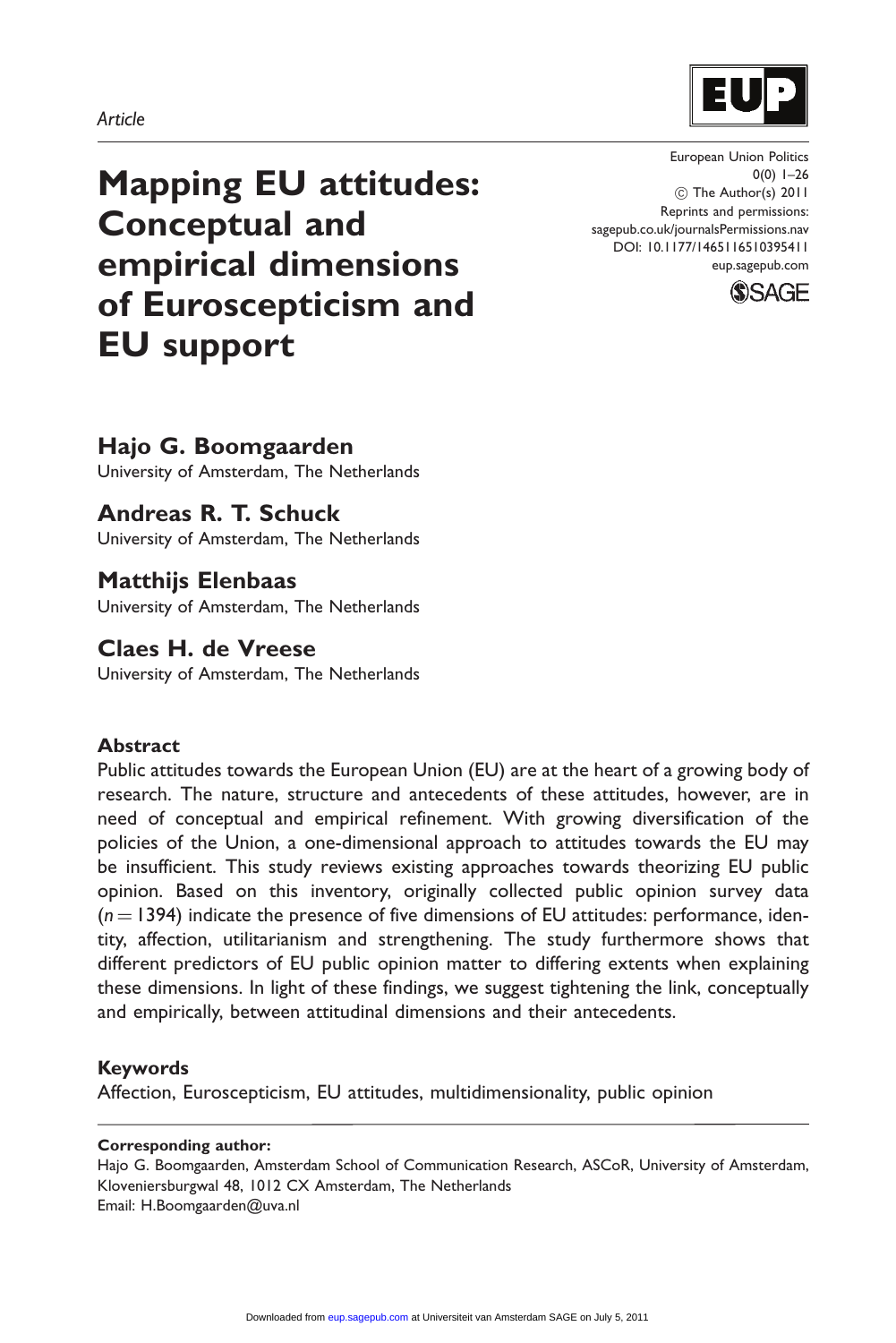#### Introduction

Public opinion towards the European Union (EU) is at the heart of political, popular and academic debates regarding the present state and future of European integration. Unlike in the era of permissive consensus (see, for example, Hooghe and Marks, 2008; Inglehart, 1971; Moravcsik, 1991) it is now acknowledged that integration efforts hinge on support from EU citizens – who are increasingly sceptical about and disapproving of the EU (Hobolt, 2009). Characterizing this trend, *Euroscepticism* has become a buzzword both in policy circles in Brussels and in the academic literature, in the latter often placed to convey public aversion towards European integration (Lubbers and Scheepers, 2005, 2010). Attitudes towards the EU are an object of study in and by themselves (for example, Gabel, 1998) and they are important to understand voting behaviour in relation to European politics (for example, De Vreese and Boomgaarden, 2005; Franklin, 2002; Hobolt, 2009; Schuck and de Vreese, 2008; Svensson, 2002), and increasingly so in national politics (for example, De Vries, 2007; Schoen, 2008; but see Evans, 2007; Hellström, 2008).

Early studies of public opinion about European integration used the concept of EU support (for example, Duch and Taylor, 1997). In recent years, the literature increasingly refers to Euroscepticism, however, often using the same items (in reversed coding) that were previously applied to assess EU support (for example, Evans, 2000; Lubbers and Scheepers, 2010). Despite their importance for EU studies, both EU support and Euroscepticism are in need of conceptual and empirical clarification (Krouwel and Abts, 2007). Some have systematically engaged in this discussion by disentangling the underlying dimensions of Euroscepticism (Lubbers and Scheepers, 2005; Weßels, 2007); however, these studies usually rely on Eurobarometer items.

Considering the multifaceted nature of the process of European integration, we claim that the enquiry needs to go beyond using unspecified umbrella terms such as Euroscepticism or EU support when addressing public attitudes towards the EU. This is also reflected at the country level, where some countries such as the UK, for instance, show very low support for the monetary union but at the same time strongly embrace further enlargement (see Lubbers and Scheepers, 2010). Political support can be directed towards *different objects of support* (Easton, 1975), can be diffuse or specific (Gabel, 1998; Hewstone, 1986) or can be of a utilitarian or affective nature (Lindberg and Scheingold, 1970). We believe that studies of public opinion on the EU need to reflect on the different types of support or aversion, in order to fully capture the potential multidimensionality of EU attitudes (see also Hobolt and Brouard, 2010). Euroscepticism – narrowly defined as opposition towards a specific policy or integration effort – may be just one facet of public opinion towards the EU.

The multidimensionality of EU attitudes bears important implications for the legitimacy of European integration. Whereas, for instance, diffuse support has been rather stable and not subject to short-term influences (Niedermayer and Westle,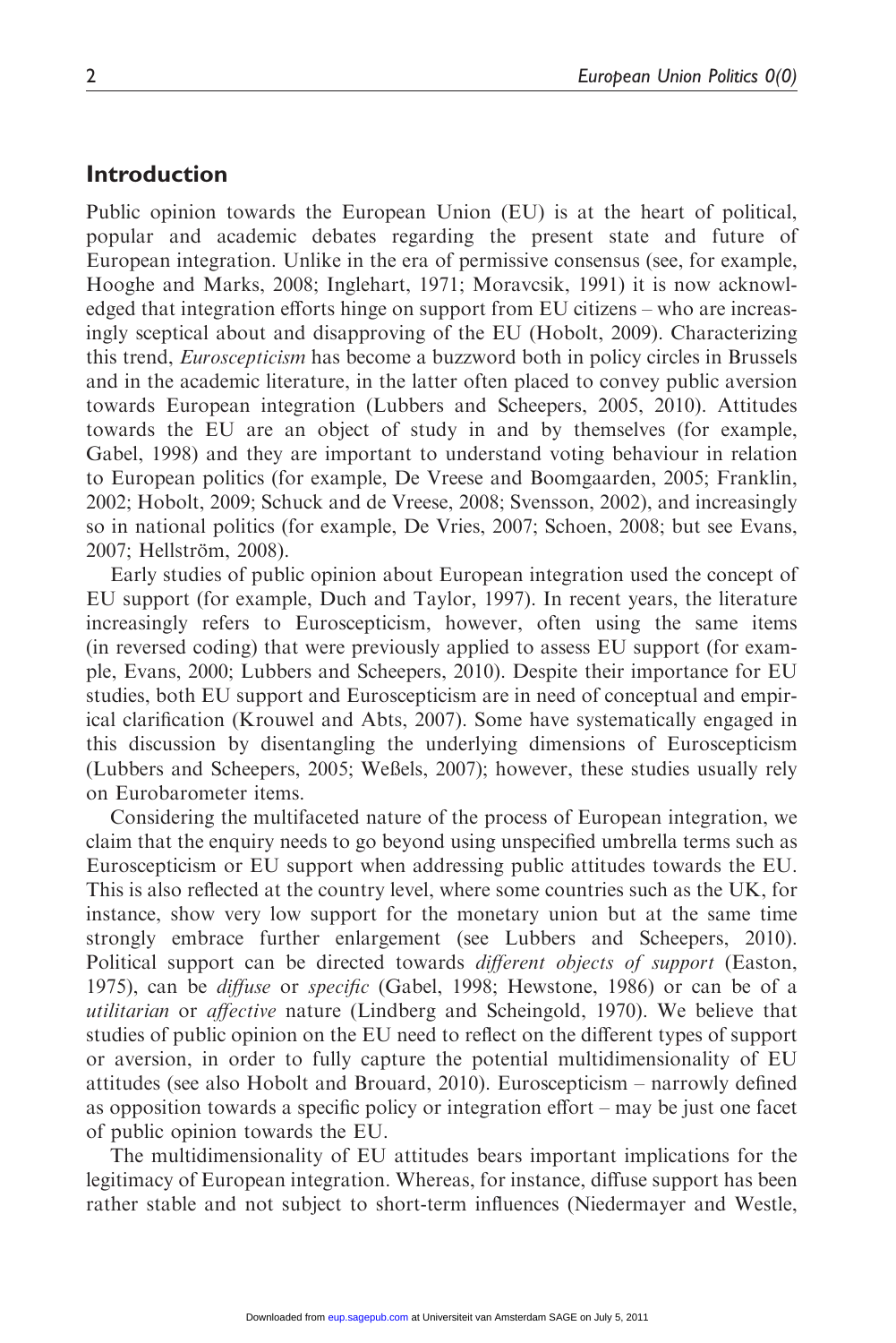1995: 49–50), this has recently been shown to fluctuate (Lubbers and Scheepers, 2010). Likewise, Gabel (1998) argued that utilitarian support is subject to shortterm influences, but in the 1990s this instrumental evaluation was relatively stable, while feelings of attachment to the EU fluctuated (Lubbers and Scheepers, 2010). This suggests that the legitimacy of European decisions, as expressed by citizens, is not static over time, nor does it apply across the board to different types of policy areas. This study asks what the different underlying dimensions of EU attitudes are.

We further pursue the differentiation between utilitarian and affective orientations of public attitudes, including the role of emotions. The latter have become increasingly important in research on political attitudes and behaviour (for example, Neuman et al., 2007). Whereas the utilitarian perspective has for long dominated the literature (Gabel, 1998), 'emotional or ''gut'' commitments can be extremely powerful in shaping views towards political objects' (Marks and Hooghe, 2003: 6). We empirically investigate the multidimensional nature of EU attitudes, but we also contribute to a more refined understanding of the extent to which different antecedents matter in explaining different dimensions of such attitudes. Most explanatory studies draw on very similar models in order to explain attitudes towards the EU, even though these are often conceptualized quite differently. A systematic engagement with potential differences in the explanatory power of different antecedents for different dimensions of EU attitudes is still lacking. We pursue this and suggest, for example, that economic factors should be more important to explain utilitarian support rather than emotional responses to the EU. If citizens' attitudes towards the EU are indeed multidimensional, then we also need to pay more attention to the theoretical underpinnings and the composition of our explanatory models.

The present study has two explicit aims. In the first part we introduce and test a set of items potentially tapping into the different dimensions of EU attitudes. In the second part we specify the antecedents of these attitudes and we address potential differences in the explanatory value of these antecedents for different attitude dimensions. Drawing on original data, including a comprehensive battery of relevant measures, we show that EU attitudes are in fact a multidimensional concept. Moreover, we show that established explanations fare better in explaining some rather than other EU attitude dimensions and that the same antecedents play different roles in explaining different dimensions.

#### The multifaceted nature of EU attitudes

Public opinion towards the EU has been conceptualized in very different ways, from instrumental to political Euroscepticism (Lubbers and Scheepers, 2005, 2010), from national pragmatic attitudes (Semetko et al., 2003) to pro-European feelings (Evans, 2000), and from EU enlargement support (De Vreese and Boomgaarden, 2006; Karp and Bowler, 2006; Schuck and de Vreese, 2006) or support for the euro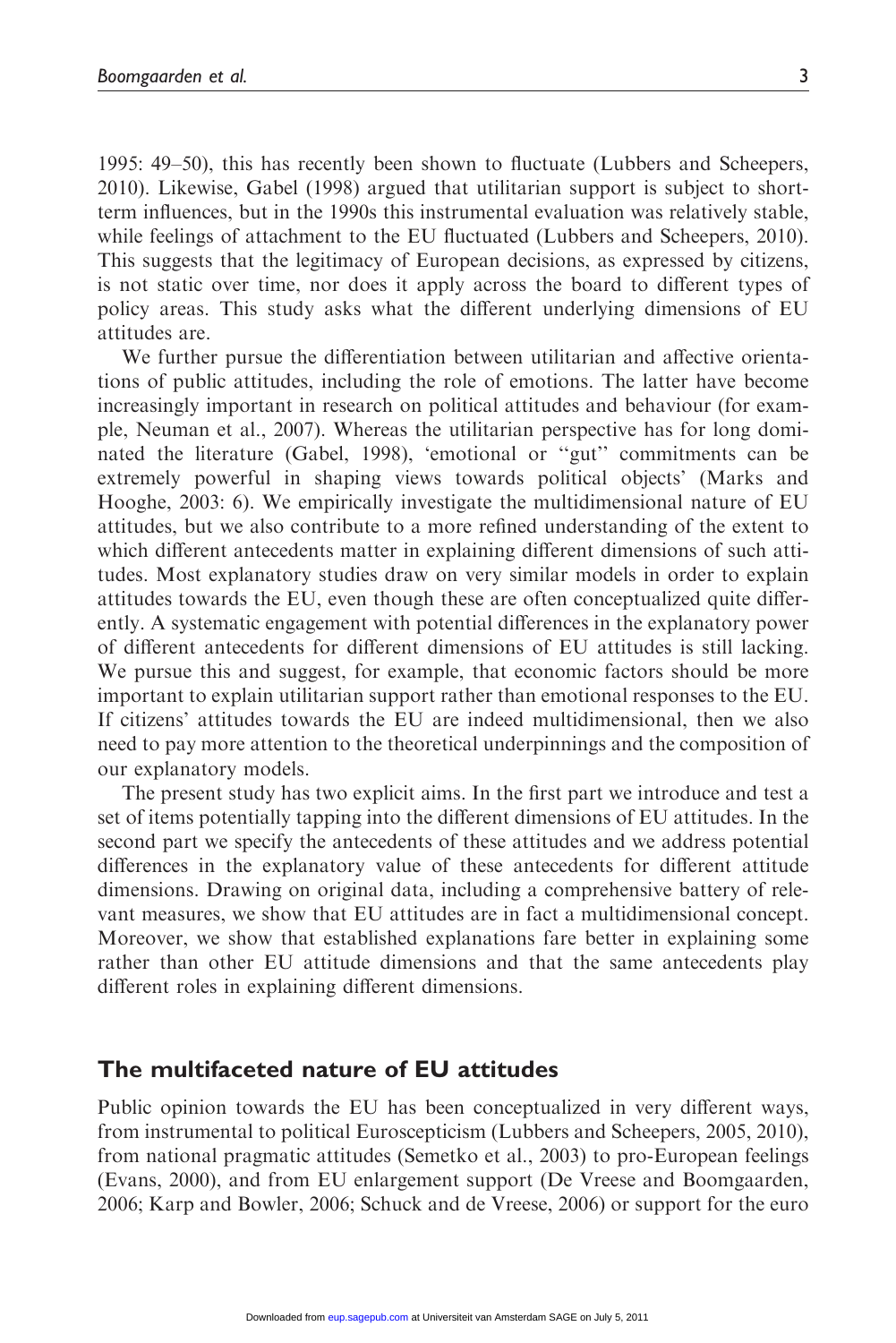(Banducci et al., 2003) to general Euroscepticism (Elenbaas and de Vreese, 2008; Hooghe and Marks, 2007). What is lacking in these studies, however, is conceptual clarity regarding the dependent variable, the EU attitude measure. Are Euroscepticism and EU support just two sides of the same coin?

In this study we posit that – given the complex nature of the European integration project – it would be naive to speak about EU attitudes as a one-dimensional concept (see also Hobolt and Brouard, 2010). Drawing on the comprehensive work by Niedermayer and Westle (1995), we briefly turn to literature on political support that provides the theoretical basis to study the dimensionality of EU attitudes. Easton (1975) differentiates two modes of support (specific and diffuse) on one dimension and three different *objects* of political support (the community, the regime and the authorities) on the second dimension. Concerning the modes of support, *specific* support relates to concrete policy outcomes or the performance of a polity, whereas diffuse support represents a general evaluation of 'what the object is or represents, not what it does' (Easton, 1975: 444). Because specific support varies with the output that is concerned, *diffuse* support is related to the object's propensities. Lindberg and Scheingold (1970), adapting Easton's (1975) framework to discuss support for the EU, differentiate between *utilitarian* and *affective*, rather than specific and diffuse support. The former refers to support based on interest in the costs and benefits of membership in the EU (and thus is policy oriented) and the latter to a 'diffuse and perhaps emotional response to some vague ideals embodied in the notion of European unity' (Lindberg and Scheingold, 1970: 40).

There is evident overlap between these two conceptualizations. Niedermayer and Westle (1995), noticing that the terms specific/utilitarian and diffuse/affective are used almost synonymously, combine these perspectives and speak about specific and diffuse evaluations (see also Inglehart and Reif, 1991: 7).<sup>1</sup> The two modes of political support (specific and diffuse) furthermore resemble Scharpf's (1999) distinction between input- and output-oriented legitimization of the EU. Output-oriented legitimization can be seen as rather utilitarian and specific in that it is concerned with problem-solving and specific interests, whereas *input*oriented legitimization relates to diffuse and affective political support. Our discussion of different measures of EU attitudes below refers to two clusters of attitude orientations: (1) specific, utilitarian and output-oriented attitudes and (2) diffuse, affective and input-oriented attitudes.

Turning to the *objects* of support, we focus on the distinction between attitudes towards the *regime* and towards the *community* (for example, Easton, 1975).<sup>2</sup> Some have refined these categories when applying them to EU governance (for example, Niedermayer and Westle, 1995; Norris, 1999). First, drawing on the notion of community, political collectivity is defined as consisting of the members of the EU and their people which 'participate in a common political structure' (Niedermayer and Westle, 1995: 41) and refers to 'orientations to one's own nation and its people, as well as towards the other member countries and their people' (Niedermayer and Westle, 1995: 42). Political collectivity can be of a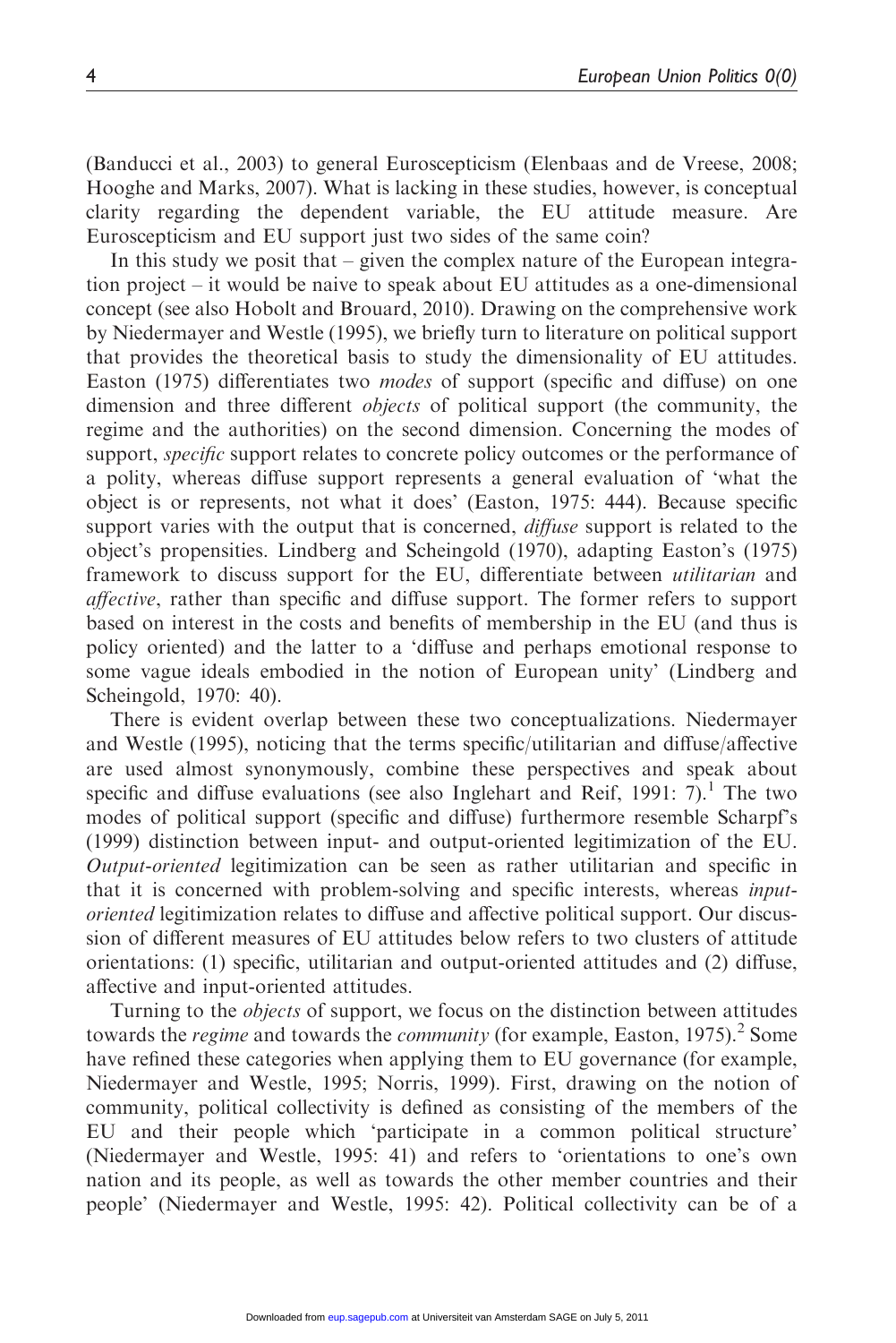territorial or a personal nature. Second, attitudes towards the regime (the political order) can relate to support for the political philosophy of the regime or for its institutional power structure (Niedermayer and Westle, 1995). Similarly, Norris (1999: 75) distinguishes support for regime principles and regime processes, and adds evaluations of regime institutions. To structure the discussion of the items and dimensions, we refer to the main distinctions set out above. On the one hand, we differentiate the modes of support: (1) utilitarian/specific/output-oriented support and (2) affective/diffuse/input-oriented support. On the other hand, we differentiate the objects of support: (A) the regime, including its principles, its processes and its institutions, and (B) the community, including territorial and personal aspects.

Classifying survey items, we look at regime-specific attitudes (A) relating to regime principles. These include the two standard Eurobarometer questions measuring general membership support and perceived benefits of a country's EU membership (for example, Anderson, 1998; Carey, 2002; Eichenberg and Dalton, 1993; McLaren, 2002; Norris, 1999; see also Lubbers and Scheepers, 2005; Weßels, 2007). Furthermore, this type of regime support includes approval for further enlargement or, more generally, the favoured speed of further European integration (for example, Hooghe and Marks, 2005; Sánchez-Cuenca, 2000) and the transfer of policy-making competencies from the national to the EU level (for example, Dalton and Eichenberg, 1998; Gabel and Anderson, 2002). We consider questions about individuals' perception of the EU bringing about peace and prosperity, as well as environmental protection (Hobolt and Brouard, 2010). Trust in EU institutions also refers to the regime, specifically relating to the institutional aspect of regime support (for example, Lubbers, 2008). Evaluations of the functioning of the regime and its democratic nature are considered as relating to regime processes (for example, Decker, 2002; Rohrschneider, 2002). Finally, emotional responses are classified as regime-specific attitudes, but it remains unclear whether these relate to regime principles, processes or institutions.

Secondly, we look at EU attitudes to the community (B). Acknowledging the increasingly important identity approach to EU attitudes (for example, Hooghe and Marks, 2004; McLaren, 2007a), we understand items that measure citizens' perceptions of a threat to national interests allegedly brought about by the EU as a community-directed rather than a territorial attitude measure. In relation to the personal aspect of the community, identification with and attachment to the EU and Europe are considered (for example, Bruter, 2003).

Regarding modes of support, the perceived benefits of EU membership (including in terms of protecting the environment or securing peace), evaluations of the functioning of the Union and matters of strengthening European integration are considered as *utilitarian, specific* (1) modes of support. By contrast, affective/diffuse attitudes (2) include emotional responses, identity-related factors and perceived threats to the nation. Finally, there is disagreement as to whether general support for membership and trust in the EU should be considered as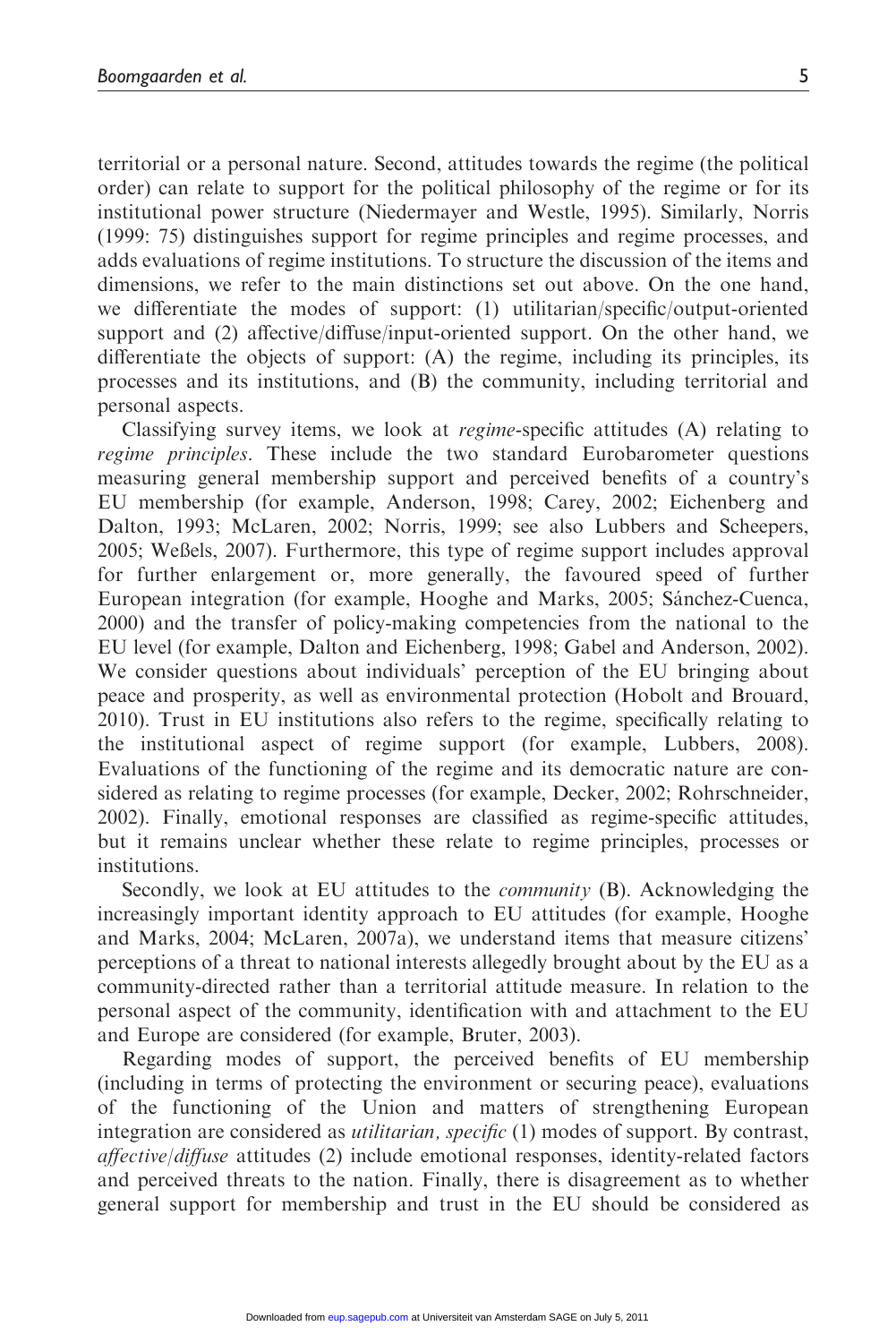affective or utilitarian, for they have been described as both in the literature (for example, Niedermayer and Westle, 1995; Gabel, 1998; Inglehart and Reif, 1991). Below, we consider whether our exploratory results can be interpreted in light of these conceptual frameworks.

#### Data

To empirically address the question of the multidimensionality of EU attitudes we draw on survey data collected in the Netherlands in November 2008. A web-based survey was administered through TNS-NIPO. From an online panel of 143,809 citizens, representative of the Dutch adult population, 2400 individuals aged 20 years and older were randomly selected and invited to fill out an online questionnaire. Of these people, 1394 completed the questionnaire, which yields a response rate of 58 percent. Our sample is by and large representative of the Dutch population (see Table A1 in the webappendix).

We rely on a battery of 25 items that measure different facets of attitudes towards European integration and the EU. A number of noteworthy studies have looked at the multidimensionality of EU attitudes (for example, Hooghe and Marks, 2007; Lubbers and Scheepers, 2005, 2010; Wessels; 2007). Although these studies have made valuable conceptual contributions, they were limited in relying on Eurobarometer data and therefore on a restricted number of survey questions. In our study we include traditional measures employed in previous EU-related public opinion research, but also introduce a number of new items.

First, we employ the widely used items from the Eurobarometer survey on country membership (for example, Anderson, 1998; Carey, 2002; Eichenberg and Dalton, 1993) and country benefit evaluation (Lubbers and Scheepers, 2005; McLaren, 2002). We also include traditional Eurobarometer items tapping the desired speed of integration (for example, Hooghe and Marks, 2005; Sánchez-Cuenca, 2000), support for policy transfer to the EU level (for example, Dalton and Eichenberg, 1998; Gabel and Anderson, 2002; Lubbers and Scheepers,  $2005$ ), $3$ and trust in key EU institutions (for example, Lubbers, 2008; Weßels, 2007). Furthermore, we include personal benefit perceptions of EU membership (for example, Gabel and Palmer, 1995; Schuck and de Vreese, 2006).

Second, we draw upon more recent EU public opinion studies that have explored the conceptual and empirical boundaries of EU attitudes by taking measures into consideration that potentially tap into a broader range of economic, political and identity-related attitudes. We include two simple and general items: 'The European Union should become one country' (Lubbers, 2008), and 'The decision-making power of the European Union should be extended' (Hobolt and Brouard, 2010). We also include two identity-focused measures: 'I am proud to be a European citizen' (Lubbers, 2008) and 'The European Union poses a threat to Dutch identity and culture' (Hobolt and Brouard, 2010; Lubbers, 2008). From the Lubbers (2008) study, we additionally select an item that measures the extent to which citizens perceive the EU to be 'wasting tax money'. We furthermore select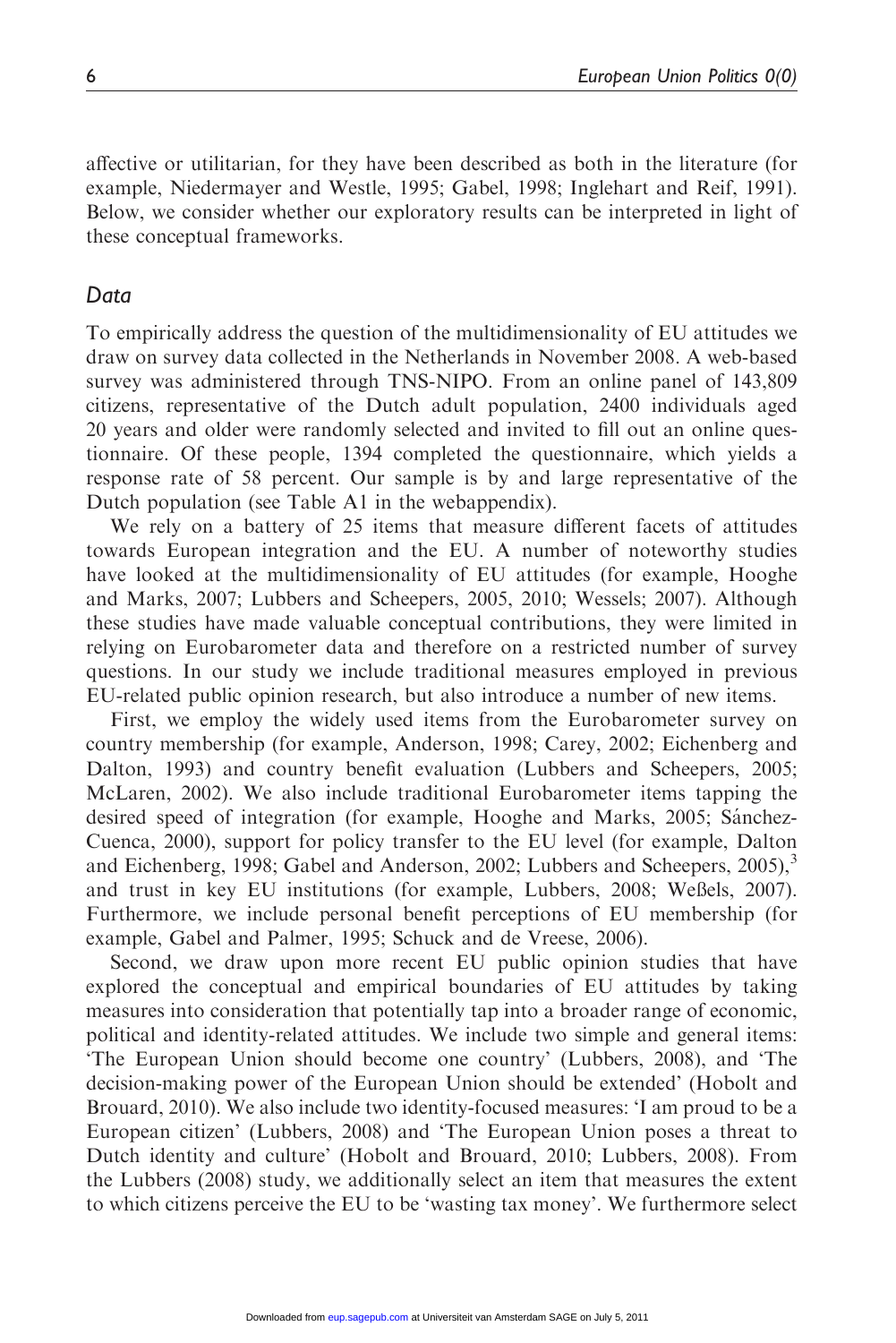two items that relate to post-materialist utilitarianism: 'The European Union fosters peace and stability' and 'The European Union fosters the preservation of the environment' (Hobolt and Brouard, 2010).

Third, we consider an array of new items. We added items gauging general trust ('I trust the European Union') and general support for enlargement ('The EU should be enlarged with other countries'). We also measure evaluations pertaining to the functioning of the EU ('The decision-making process in the European Union is transparent', 'The European Union functions according to democratic principles' and 'The European Union functions well as it is'). Furthermore, several additional identity-related measures are included ('Being a citizen of the European Union means a lot to me', 'I feel close to fellow Europeans', 'The European flag means a lot to me' and 'Europeans share a common tradition, culture and history'), some of which we loosely derive from the work of Bruter (2003). Last but not least, we examine emotional responses to the EU, asking respondents to what extent they felt 'anger', 'fear' and/or 'disgust' towards the EU, reflecting a set of related but conceptually distinct negative discrete emotions (for example, Huddy et al., 2007; Lerner and Keltner, 2001). Anger is elicited in response to perceived obstacles or offences against oneself (for example, Izard, 1977). Fear is associated with a perceived loss of control when facing a threatening situation (for example, Lazarus, 1991) and, finally, disgust is associated with a feeling of repulsion in response to an object or idea one is strongly opposed to (for example, Nabi, 1999).<sup>4</sup>

In order to facilitate scale-building and comparisons among variables, all item responses were measured on scales ranging from 1 to 7 (except for policy transfer, see endnote 3). All items were put to respondents in a randomized order to avoid question order effects.

#### Results

Table 1 shows the results of an exploratory rotated principal components factor analysis on the 25 EU attitude items. Five factors emerge from the solution, explaining 63 percent of the variance. Each factor consists of five items.<sup>5</sup>

First, items expressing negative affection towards the EU and a perceived threat of European unification form the strongest factor, which we here label 'negative affection' (towards the EU). We thus see that affective (2), emotional responses to the regime (A) cluster with a more community-oriented (B) threat to the national interest.

The second factor consists of items relating to identification with the EU, such as pride in being an EU citizen and feeling close to other Europeans and their culture and history, but also adherence to EU symbols such as the flag. This dimension of EU attitudes therefore is labelled (EU) 'identity', and it consists of items that all fall into the community-directed (B) affective (2) attitudes.

The third factor relates to items that deal with the democratic and financial functioning and the performance of European institutions, labelled 'performance' (of the EU) (see also Linde and Ekman, 2003: 397). Items loading on this factor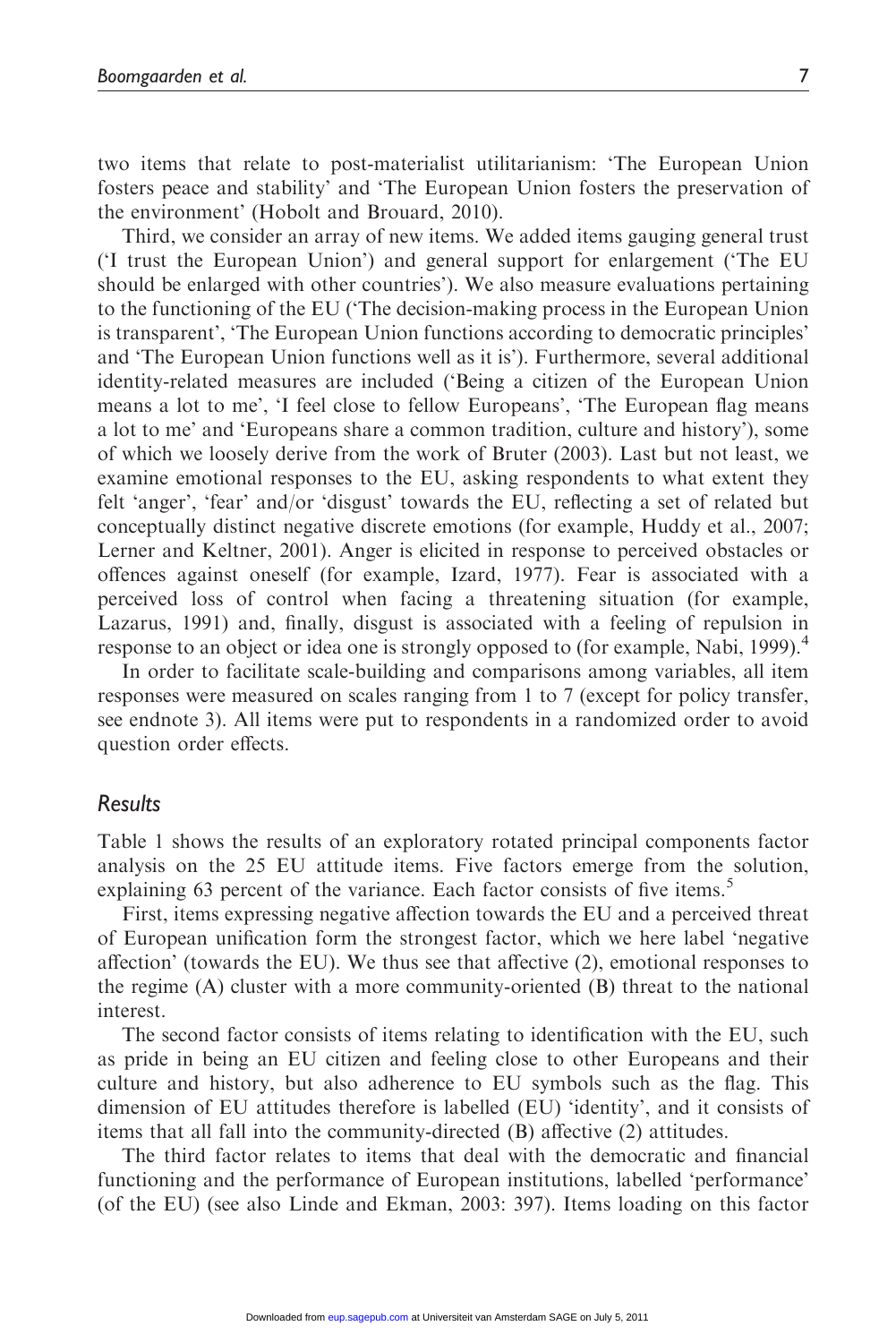| table 1. Table 1. Table 1. Table 1. Table 1. Table 1. Table 1. Table 1. Table 1. Table 1. Table 1. Table |                       |                |                |                                |               |
|----------------------------------------------------------------------------------------------------------|-----------------------|----------------|----------------|--------------------------------|---------------|
|                                                                                                          | Factors               |                |                |                                |               |
|                                                                                                          | affection<br>Negative | Identity       | Performance    | Utilitarianism and<br>idealism | Strengthening |
| am afraid of the European Union                                                                          | 960                   |                |                |                                |               |
| feel threatened by the European Union                                                                    | 906                   |                |                |                                |               |
| am angry about the European Union                                                                        | .862                  |                |                |                                |               |
| European Union<br>am disgusted with the                                                                  | 824                   |                |                |                                |               |
| The European Union poses a threat to Dutch identity and culture                                          | 577                   |                |                |                                |               |
| Being a citizen of the European Union means a lot to me                                                  |                       | 866            |                |                                |               |
| Europeans share a common tradition, culture and history                                                  |                       | 844            |                |                                |               |
| I feel close to fellow Europeans                                                                         |                       | $\overline{4}$ |                |                                |               |
| The European flag means a lot to me                                                                      |                       | 824            |                |                                |               |
| am proud to be a European citizen                                                                        |                       | 768            |                |                                |               |
| The decision-making process in the European Union is transparent                                         |                       |                | $\overline{5}$ |                                |               |
| The European Union functions well as it is                                                               |                       |                | 848            |                                |               |
| The European Union is wasting a lot of tax money                                                         |                       |                | $-601$         |                                |               |
| The European Union functions according to democratic principles                                          |                       |                | 593            | 334                            |               |
| trust the European Parliament                                                                            |                       |                | 509            |                                |               |
|                                                                                                          |                       |                |                |                                | (continued)   |

Table 1. Pattern matrix and component labels for the 25 EU attitude items Table 1. Pattern matrix and component labels for the 25 EU attitude items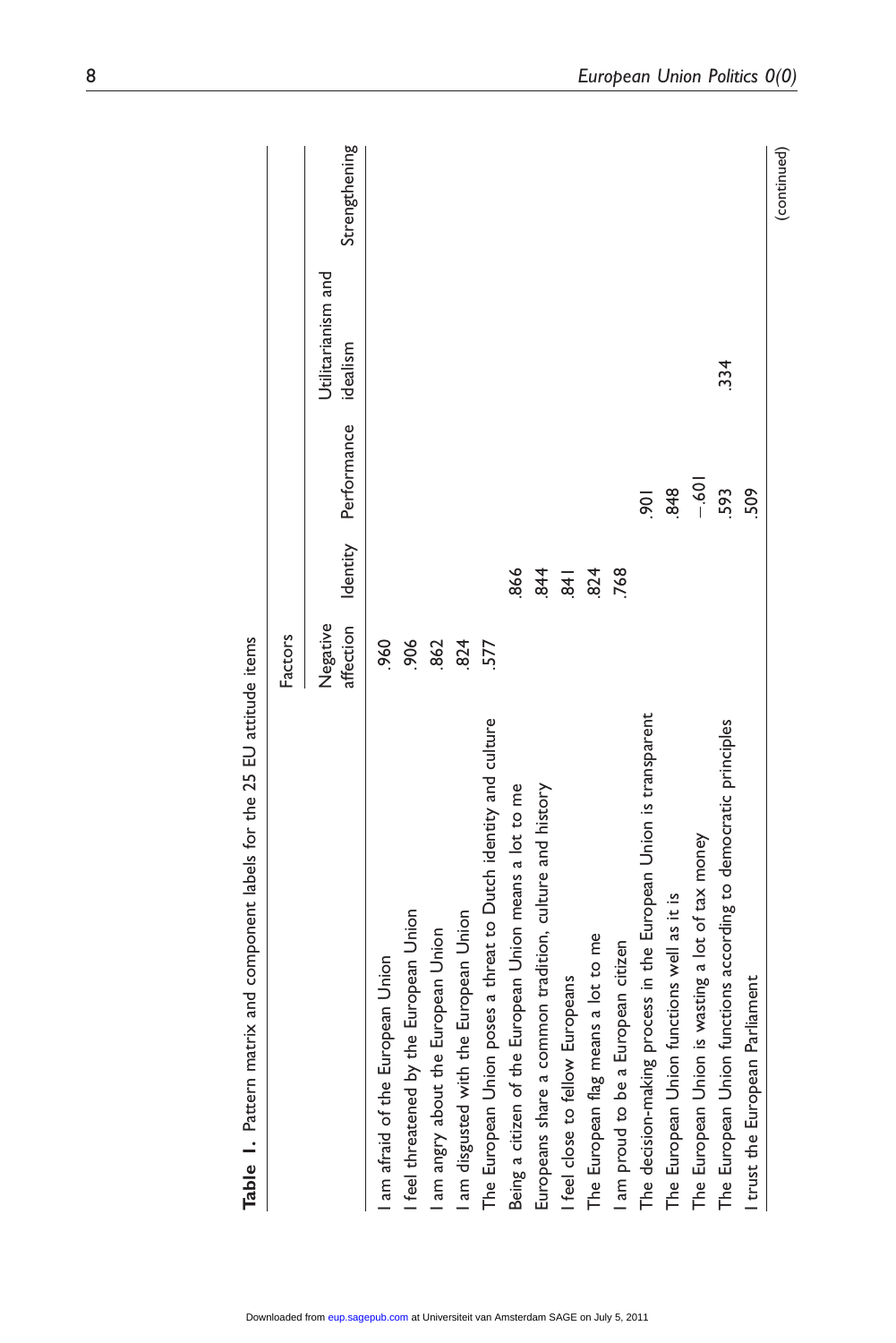|                                                                                                                                                                                                              | Factors               |          |             |                                |                 |
|--------------------------------------------------------------------------------------------------------------------------------------------------------------------------------------------------------------|-----------------------|----------|-------------|--------------------------------|-----------------|
|                                                                                                                                                                                                              | affection<br>Negative | Identity | Performance | Utilitarianism and<br>idealism | Strengthening   |
| The European Union fosters peace and stability                                                                                                                                                               |                       |          |             | .964                           |                 |
| The European Union fosters the preservation of the environment                                                                                                                                               |                       |          |             | 879                            |                 |
| the European Union is a good thing<br>Dutch membership of                                                                                                                                                    |                       |          |             | 637                            |                 |
| benefited from being a member<br>of the European Union<br>The Netherlands has h                                                                                                                              |                       |          |             | 555                            |                 |
| personally benefit from the Netherlands' EU membership                                                                                                                                                       |                       |          |             | 404                            |                 |
| The European Union should become one country                                                                                                                                                                 |                       |          |             |                                | $\overline{85}$ |
| support more decision/policy-making at EU level                                                                                                                                                              |                       |          |             |                                | 748             |
| The decision-making power of the European Union<br>should be extended                                                                                                                                        |                       |          |             |                                | 606             |
| Desired speed of European integration                                                                                                                                                                        |                       |          |             |                                | 478             |
| The EU should be enlarged with other countries                                                                                                                                                               |                       |          | 353         |                                | 404             |
| Initial eigenvalue                                                                                                                                                                                           | 9.12                  | 2.46     | 1.67        | 20                             | 0.09            |
| Percent explained variance                                                                                                                                                                                   | 36.49                 | 9.83     | 6.69        | 4.81                           | 4.32            |
| Rotation sums of square loadings                                                                                                                                                                             | 6.36                  | 6.16     | 5.71        | 6.50                           | 5.49            |
| Scale reliability Cronbach's alpha                                                                                                                                                                           | 59                    | 87       | .76         | 89                             | $\vec{r}$       |
| Note: Principal components analysis with promax rotation (Kaiser normalization). Rotation converged in six iterations. Factor loadings below .3 were omitted from<br>the table. Loadings are sorted by size. |                       |          |             |                                |                 |

Table 1. Continued

Table 1. Continued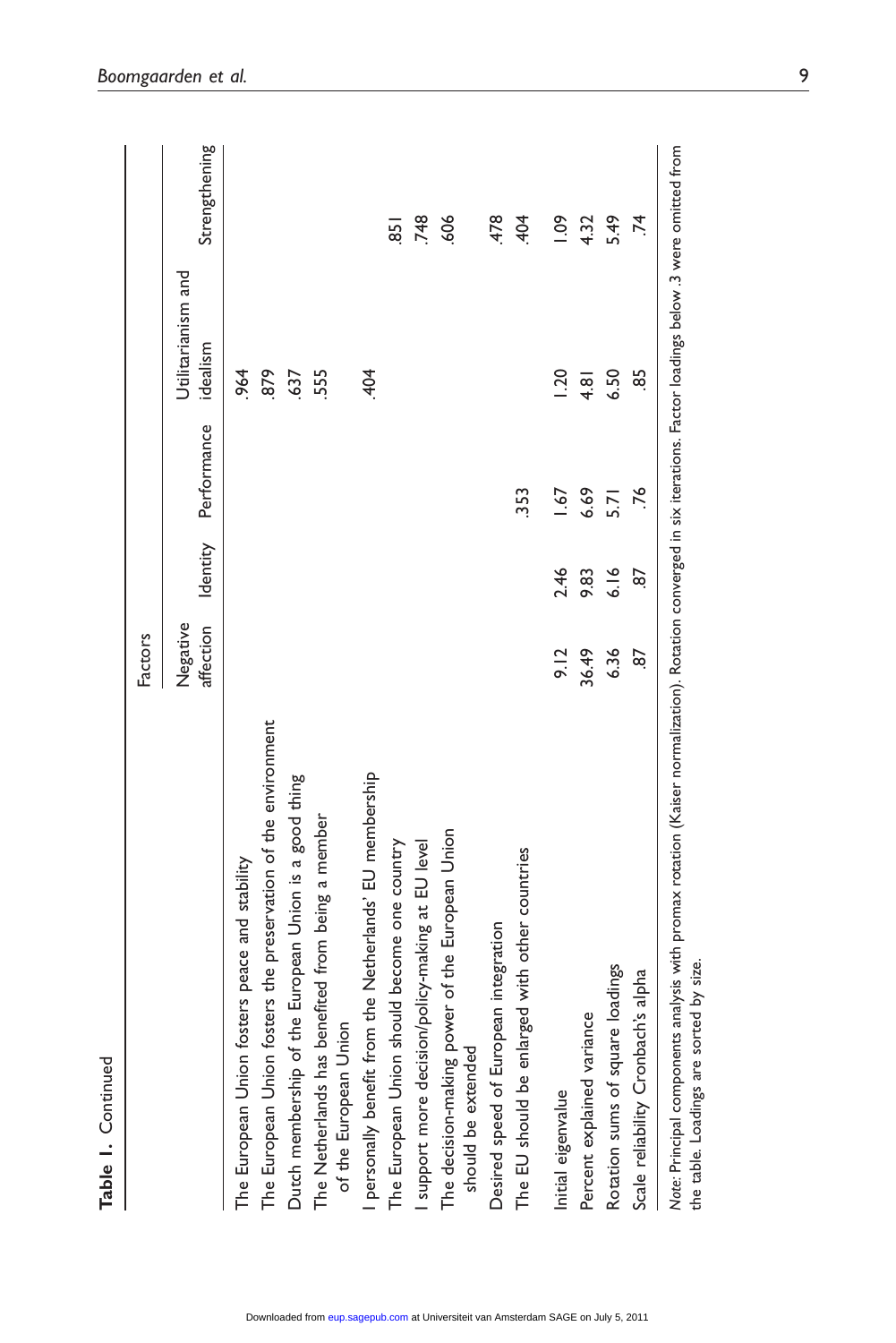relate to the transparency of decision-making or the wasting of tax money. Trusting the European Parliament also loads on this factor.<sup>6</sup> This factor thereby encompasses concepts that were classified as relating to the power structure of the regime (A) and its functioning, including primarily utilitarian (1) aspects of support. We note that also the trust item, for which classification into utilitarian or affective support was unclear, loads on this dimension.

The fourth factor consists of traditional general support, the country's and personal benefit measures, and items that express a post-materialist utilitarian approach to European integration in terms of the EU helping to preserve peace, prosperity and the environment. To capture this factor we apply the label 'utilitarianism' (utilitarian EU support). We again see regime-directed (A) utilitarian (1) items loading on this factor. Also the ambiguous general support item falls into one dimension with utilitarian items, which suggests a utilitarian interpretation of general support.

Finally, a fifth factor called (EU) 'strengthening' is distinguished. This factor consists of items that relate to the future of European integration and to a process of further deepening and widening of the EU, and consists of items that tap support for policy transfer and extended decision-making competencies, the integration of more member states (widening) and integration into one country (deepening). This last factor consists of items that were classified as being directed towards the regime (A) and relating to utilitarian, output-oriented support (1).

Overall we see that the distinction between (1) specific, utilitarian support and (2) diffuse, affective measures – with very few exceptions – does fit with our classification. We also find that the differentiation between  $(A)$  regime- and  $(B)$ community-related support is reflected in our empirical results. However, within these objects of support, our findings indicate that some dimensions include items that relate to the political order *and* the philosophy of the regime ('utilitarianism') and to the personal *and* territorial aspects of the community ('identity'). The results also suggest that, *within* the regime and the utilitarian classifications, different types of attitude dimension can be found. This calls for a more fine-grained theoretical differentiation. We also find that a combination of utilitarian and communityrelated items does not occur in our classification. This may, however, reflect our selection of indicators rather than suggest a theoretical misfit between these two aspects of support.

Whereas the 'negative affection' and the 'identity' dimensions are clearly distinct from all other factors, we find a few item cross-loadings. First, agreement with the statement that the EU functions according to democratic principles, which belongs to the 'performance' factor, also loads rather strongly on the 'utilitarianism' factor. Further, specific support for EU enlargement – part of the 'strengthening' factor – is also related to the 'performance' dimension. It is noteworthy that these crossloadings appear only on dimensions that are both regime specific and utilitarian in nature.

Next we created weighted scales of the five factors identified using the respective factor loadings. Correlations between the factors range from .36 to .64. We find the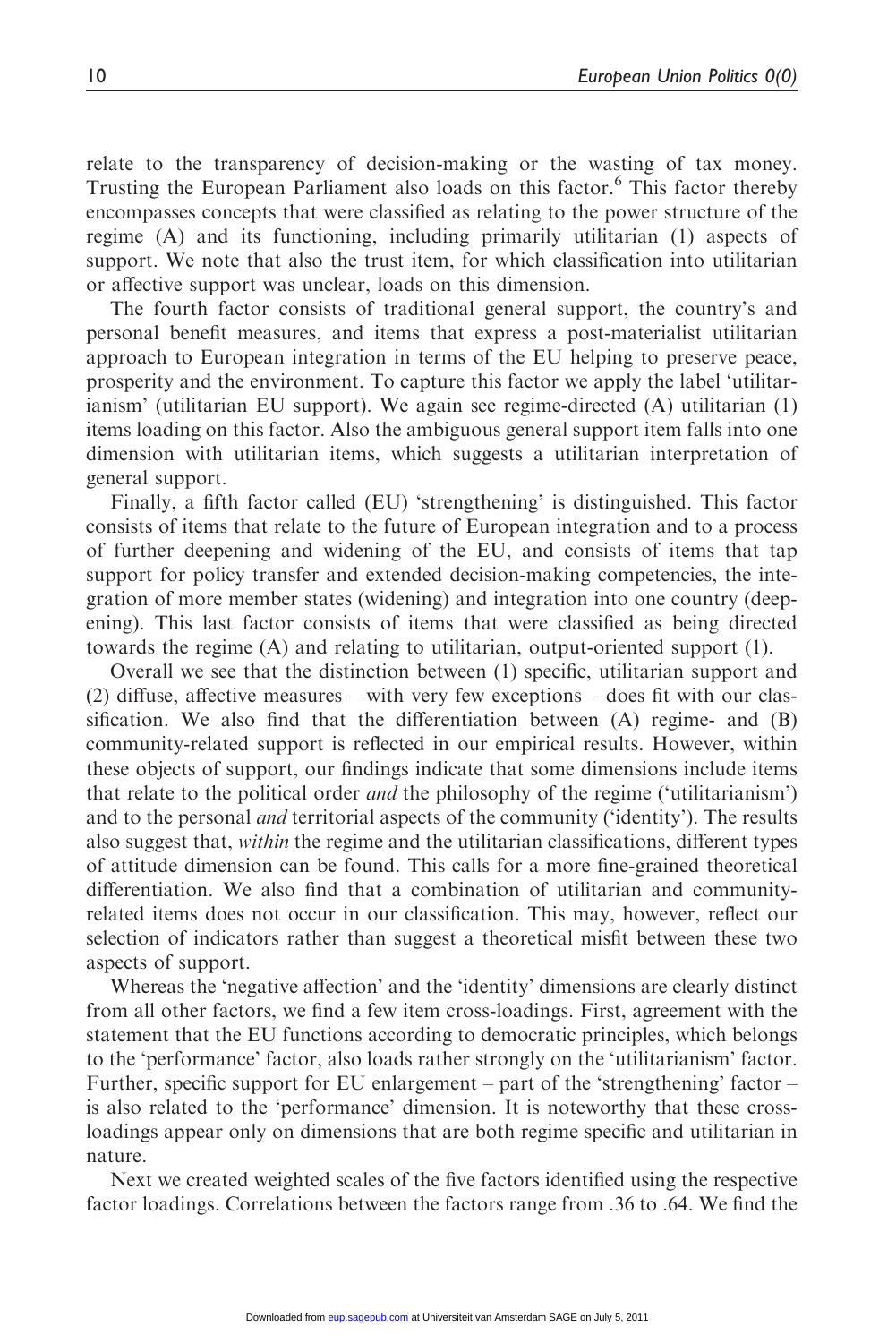strongest bivariate correlation between 'negative affection' and 'utilitarianism'  $(r = -.64)$ . The latter also correlates strongly with 'identity'  $(r = .49)$  and 'strengthening'  $(r = .46)$ . 'Performance' and 'identity' correlate less strongly with 'negative affection'  $(r = -.45$  and  $r = -.36$  respectively). In a second step, the question is to what degree these different factors are explained similarly or differently by established explanatory factors of EU attitudes.

#### Antecedents of EU attitudes dimensions

If attitudes towards the EU are multidimensional – as shown above – it becomes highly relevant to assess the extent to which generic models explaining variation in support or aversion apply to the different dimensions. In line with Hooghe and Marks (2004), we seek not to assess the general validity of one or another theory, but to assess their relative contribution. Explanatory models of EU attitudes have identified a number of important antecedents. The utilitarian perspective emphasizes the importance of cost–benefit concerns for explaining public support. Citizens who are well educated, are skilled or have a high income are more likely to benefit from further European unification (Anderson and Reichert, 1996; Gabel, 1998; Gabel and Palmer, 1995). In line with this, economic conditions and evaluations have evolved as an important and consistent predictor of EU attitudes (Anderson and Reichert, 1996).

A second strand of studies claims that cues from national politics are critical. Citizens lack the basic information to make up their minds about the EU and therefore resort to proxies from national politics. Government approval and support for incumbent parties (provided these are supportive of the EU) were shown to lead to more public support (Anderson, 1998; Franklin et al., 1994; Ray, 2003). Thirdly, national identity considerations (for example, Carey, 2002; Christin and Trechsel, 2002; Denver, 2002; Kritzinger, 2003) and immigrationrelated factors (for example, de Vreese et al., 2008) are an important area of research into EU attitudes. Citizens who are strongly attached to their nation and who dislike or feel threatened by immigrant groups are more likely also to despise European integration (Azrout et al., 2011; De Vreese and Boomgaarden, 2005; McLaren, 2002, 2007b). Although these factors represent a virtually standard set of indicators employed to explain public opinion towards the EU nowadays, no attention has been paid to potential differences in the impact of these factors, depending on the conceptualization of the dependent variable.

In setting out expectations concerning the differential impact of established antecedents of EU attitudes we focus on the four antecedents that feature most prominently in recent literature: economic evaluations, government approval, antiimmigration attitudes and national identity. Explanatory factors are expected to vary between affective versus utilitarian support, but also between notions of regime- and community-directed support.

We expect specific support, in particular the utilitarian and the performance dimensions, to show stronger relationships with factors that are likely to fluctuate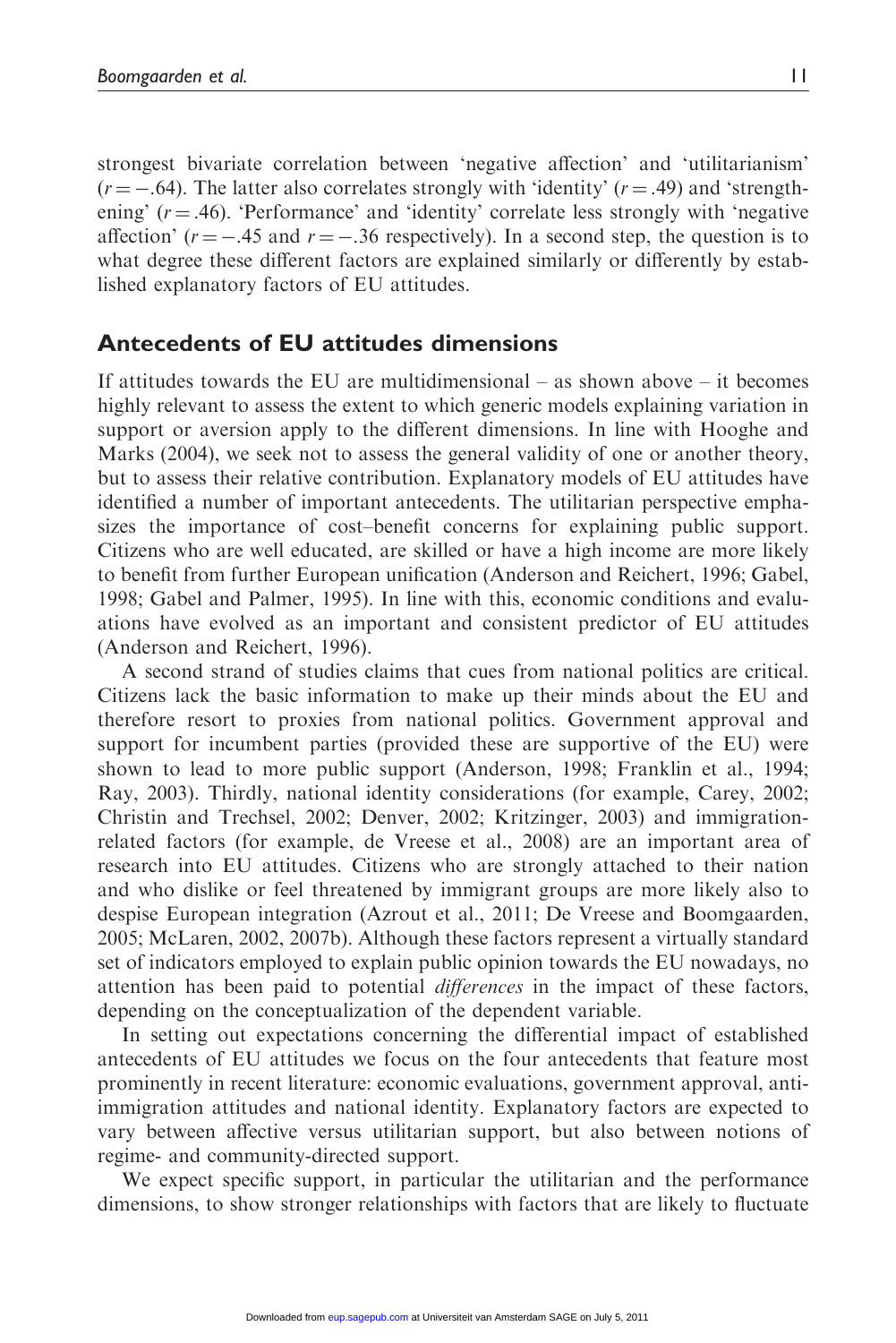and that are policy-outcome related (Gabel, 1998). Specifically, economic interests are primary indicators of short-term outputs and benefits (Anderson, 1998). Utilitarian support hinges on benefits brought about by EU integration, and the quality of outputs depends on the performance of EU governance. Those who are economically well-off are more likely to benefit from a well-functioning EU. Therefore we expect (I) economic evaluations to be stronger predictors of the 'utilitarian' and the 'performance' dimensions than of the other three dimensions identified above.

Second, national governments are an integral part of the EU's governance structure (EU Council, Councils of Ministers). In fact, most important decisions in the EU are made via the intergovernmental route, with strong involvement of representatives from national governments (Hix, 2008). Seeing the national government in a positive light is expected to spill over to the EU level, and in particular to the dimension with the clearest relationship to the national government, that is evaluations of the democratic functioning and decision-making of the EU. Accordingly, (II) government approval is expected to show a stronger effect on the 'performance' dimension than on any of the other dimensions.

The two diffuse dimensions – negative affection and EU identity – are expected to be subject to the influence of rather stable factors, primarily national identity and also perceptions of immigrant out-groups. Strong attachment to the nationstate is an indicator of positive attachment to the national community, the in-group (Tajfel, 1978), whereas EU identity signifies positive attachment to the community of EU citizens. We expect a closer match between these community-directed measures, so that (III) national identity will have a stronger effect on the 'identity' dimension than on the other dimensions identified above.

Finally, anti-immigration attitudes as an indicator of fear and the perceived threat of immigrant out-groups accordingly have both a cognitive but importantly also, if not primarily, an affective component (Pettigrew, 1997). We should in the following find a stronger effect of such affections on the 'negative affection' dimension. This also includes a measure of the perceived threat by the EU to the nationstate, which is likely to be linked to the threat from immigration. Therefore we expect (IV) that anti-immigration attitudes have a stronger effect on 'negative affections' towards the EU. Finally, immigration is closely related to an ever-deepening and widening Union, in which the movement of people from different countries is increasingly made easy. This leads us to expect (V) a stronger relationship between anti-immigration attitudes and 'strengthening' vis-a`-vis the remaining three dimensions.

#### Methods

A range of independent variables was included in the survey described in the methods section for the first part of this study. Descriptive information regarding the variables and indices is given in Table A2 in the webappendix. Anti-immigration attitudes were measured by means of eight items. Answers were given on seven-point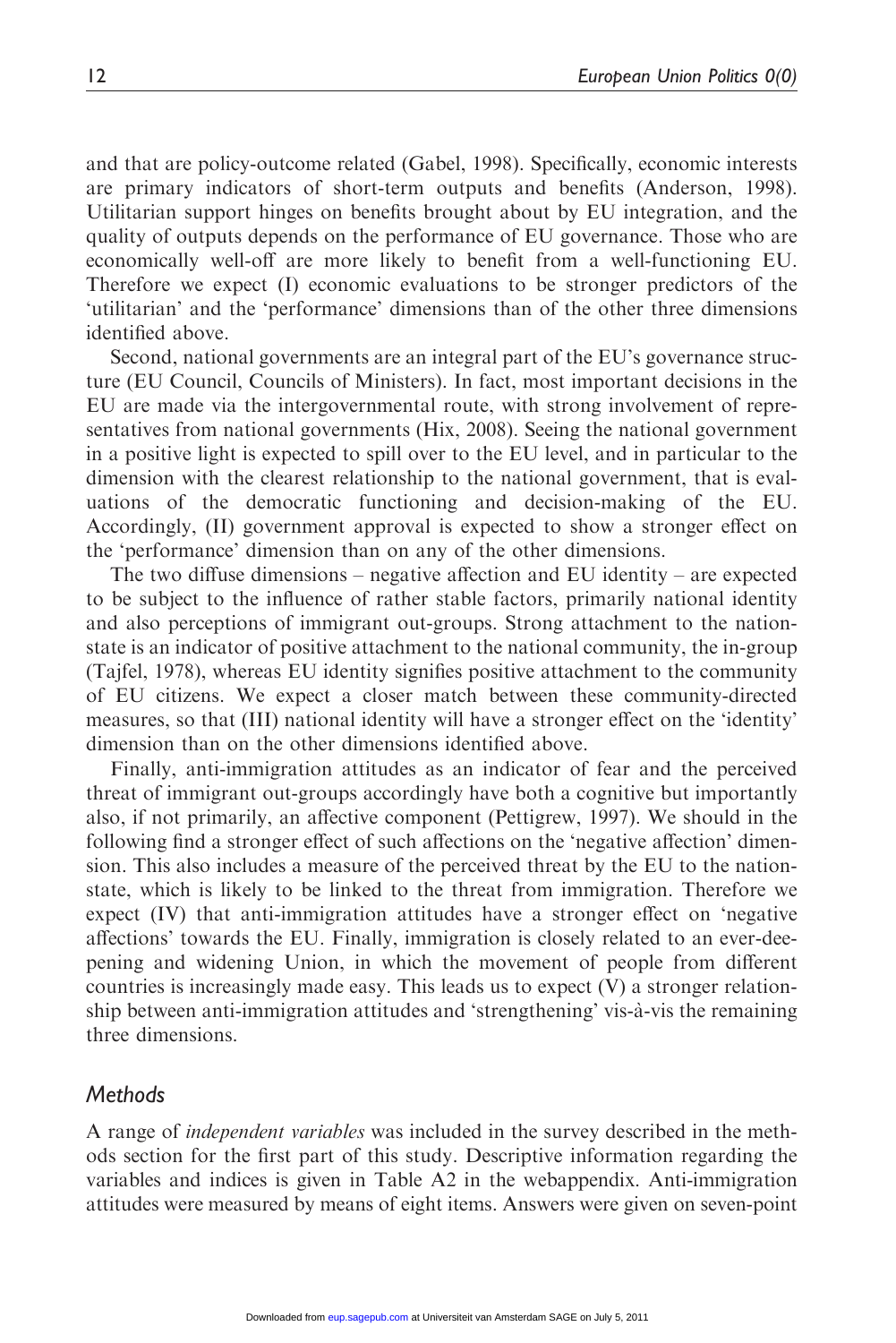agree–disagree scales and recoded if necessary to form a reliable index of antiimmigration attitudes (Eigenvalue 4.52; 57 percent explained variance; alpha  $=$  .89). Economic evaluations are sociotropic prospective assessments of the economy on a seven-point scale from 'much worse' to 'much better'. Furthermore, respondents reported whether they overall were satisfied with the present government on a seven-point scale running from 'not at all satisfied' to 'very much satisfied'. Finally, national identity is an index variable of five items that mirror the EU identity items (see above) and that were posed after EU identity had been gauged. Agreement with the statements was reported on a seven-point scale, and the items form a reliable index (Eigenvalue 3.58; 72 percent explained variance; alpha  $= .90$ ). The question wordings for all independent variables are provided in the webappendix.

In addition to these four variables, the models *control* for political ideology (De Vreese and Boomgaarden, 2005), measured by self-placement on an 11-point scale ranging from left to right. We recoded responses into two dummy variables that represent the left and right (that is, the four extreme points on both sides of the scale), with the middle values as the reference category. We also control for the influence of variables related to cognitive mobilization (for example, Dalton, 1984; Inglehart, 1970, 1990). Political interest was measured with one item on a sevenpoint scale ranging from 'not at all' to 'very much'. Political knowledge is an index of eight factual multiple-choice knowledge questions relating to national and European politics. Incorrect and 'don't know' answers were coded 0 and correct answers were coded 1; the individual scores per question were then added up to represent an index of general political knowledge (Eigenvalue 3.5; 44 percent explained variance; Kuder-Richardson  $20 = .81$ ). Finally, sociodemographic variables are included (for example, Nelsen and Guth, 2000). Gender is a dummy variable representing females. Age was measured in years, education reflects the highest level obtained on a six-point scale ranging from low to high, and income is measured as household income classified in 27 categories sorted from low to high.

#### Results

We use this set of antecedents of EU support to explain the five different dimensions of EU attitudes that were distinguished by the data. Table 2 displays five OLS regression models. First, we note that the explained variance differs considerably for the different EU attitude dimensions. The set of antecedents works best for predicting the 'negative affection' and the 'performance' factors, with 25 percent and 21 percent explained variance respectively. The 'strengthening' dimension and, in particular, the 'identity' factor are less well explained by the independent variables, with 15 percent and 11 percent explained variance respectively. Furthermore, we note that only five antecedents significantly explain the 'strengthening' factor, whereas eight out of the ten independent variables are significantly related to the 'negative affection' and 'utilitarianism' factors. Interestingly, the latter factor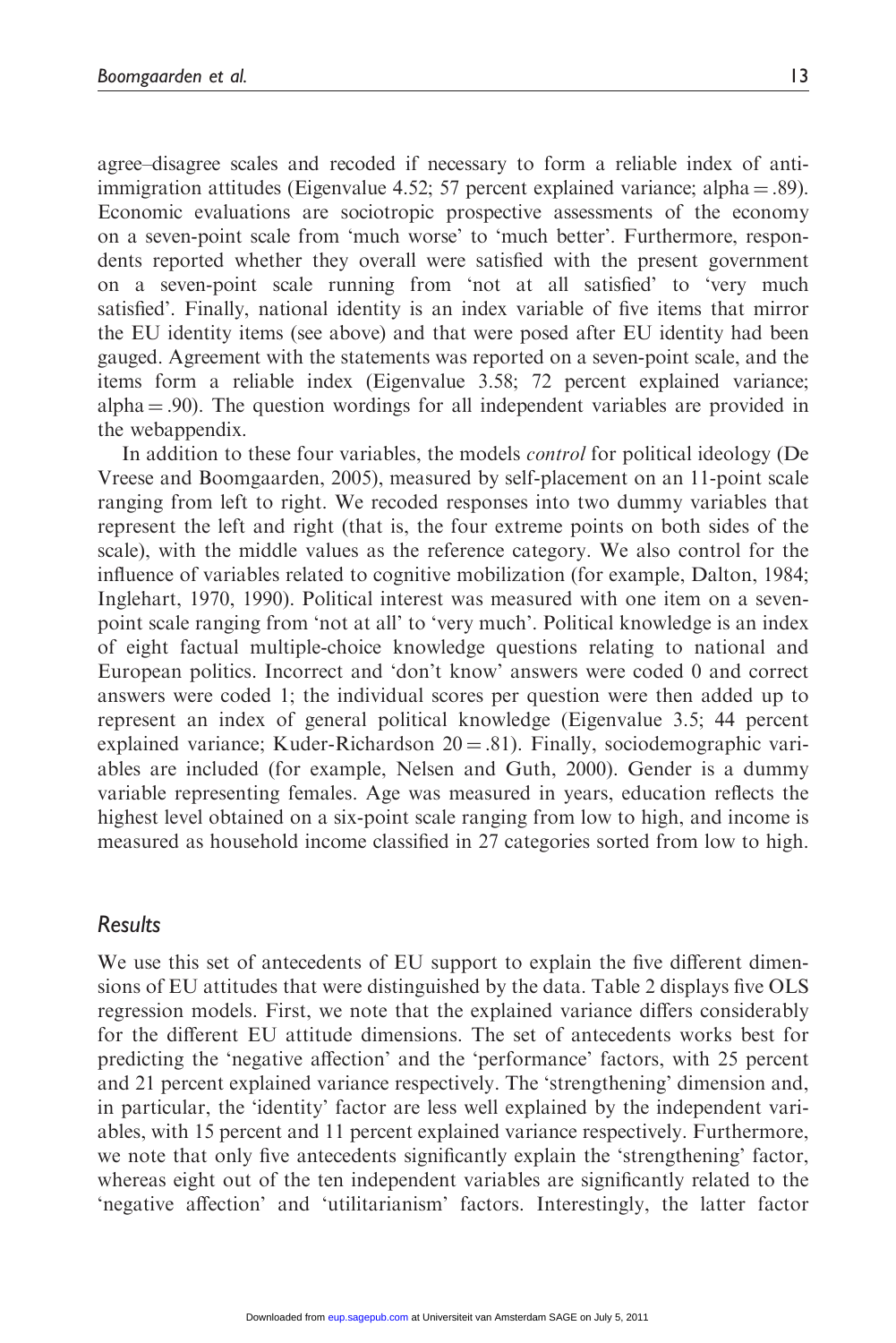|                            | Negative affection                                                         |                          | dentity                                             |                | Performance                |                                                  | Jtilitarianism     |               | Strengthening                                                                                                                                                          |                |
|----------------------------|----------------------------------------------------------------------------|--------------------------|-----------------------------------------------------|----------------|----------------------------|--------------------------------------------------|--------------------|---------------|------------------------------------------------------------------------------------------------------------------------------------------------------------------------|----------------|
|                            | ≏                                                                          | 55                       | ≏                                                   | 55             | $\mathbf{B}$               | 55                                               | ≏                  | 55            | ≏                                                                                                                                                                      | 55             |
| Intercept                  | 000                                                                        | 023                      | 000                                                 | 025            | 000.                       |                                                  | 000                | 024           | 000.                                                                                                                                                                   | 025            |
| Gender (female)            | $-049*$                                                                    |                          |                                                     |                |                            |                                                  |                    |               | 040                                                                                                                                                                    | 025            |
| Age                        |                                                                            | 024<br>027<br>027<br>027 | $.049$<br>$-116$ <sup>343</sup><br>$-022$<br>$-023$ | 888888         | $028$<br>$-043$<br>$-033$  | 3 3 3 3 3 3 3 3 3 5 7<br>3 4 5 6 9 3 3 3 5 6 7 7 |                    | 3388382538    | $-387$<br>$-399$<br>$-375$<br>$-375$<br>$-375$<br>$-375$<br>$-375$<br>$-375$<br>$-375$<br>$-375$<br>$-375$<br>$-375$<br>$-375$<br>$-375$<br>$-375$<br>$-375$<br>$-375$ | 028            |
| Education                  | –.083 <sup>≉≉</sup><br>–.154 <sup>≉≉≵</sup>                                |                          |                                                     |                |                            |                                                  |                    |               |                                                                                                                                                                        | .029           |
| Income                     |                                                                            |                          |                                                     |                |                            |                                                  |                    |               |                                                                                                                                                                        | $025$<br>$029$ |
| Political interest         | $-0.05$<br>$-0.05$<br>$-1.75$<br>$-0.05$<br>$-0.012$<br>$-0.00$<br>$-0.00$ |                          | $-088$ **<br><br><br><br><br><br><br>               |                | .026<br>--132***<br>253*** |                                                  |                    |               |                                                                                                                                                                        |                |
| Government approval        |                                                                            |                          |                                                     |                |                            |                                                  |                    |               |                                                                                                                                                                        | .028           |
| Positive economic outlook  |                                                                            |                          |                                                     |                |                            |                                                  |                    |               |                                                                                                                                                                        | .026           |
| Left ideology              |                                                                            | 024<br>025<br>027<br>027 | $-0.32$                                             |                | $-0.009$                   |                                                  |                    |               |                                                                                                                                                                        | 0.028          |
| Right ideology             |                                                                            |                          | $-0.43$                                             |                | $-0.06$                    |                                                  | 021                |               |                                                                                                                                                                        |                |
| Anti-immigration attitudes |                                                                            |                          | -.I59***                                            | .030           | $-0.264***$                | 028<br>026<br>029                                | $-179***$          | 0.028         | $-302$ ***                                                                                                                                                             | 029            |
| National identity          | $-021$                                                                     | 026                      | $.166***$                                           | 0.028          | $.065*$                    |                                                  | $\frac{1}{2}$ 101* |               | <b>949</b> .                                                                                                                                                           | .028           |
| Political knowledge        | $-086**$                                                                   | 028                      | $.124***$                                           | $\overline{3}$ | $-094$                     |                                                  | $078**$            | 029           | $-0.026$                                                                                                                                                               | 030            |
| Adjusted R <sup>2</sup>    |                                                                            | 25                       |                                                     | $\equiv$       |                            | $\overline{a}$                                   |                    | $\frac{8}{1}$ |                                                                                                                                                                        | $\frac{5}{1}$  |
|                            |                                                                            | 40.08                    |                                                     | 2.62           |                            | 32.13                                            |                    | <b>27.73</b>  |                                                                                                                                                                        | 20.65          |
|                            |                                                                            | 1390                     |                                                     | 390            |                            | <b>SPO</b>                                       |                    | 390           |                                                                                                                                                                        | 1390           |
| $\bar{c}$                  |                                                                            |                          |                                                     |                |                            |                                                  |                    |               |                                                                                                                                                                        |                |

Table 2. Predicting five EU attitude dimensions Table 2. Predicting five EU attitude dimensions

Note: Cell entries are unstandardized b coefficients and standard errors.<br>\*\*\* p<.001, \*\* p<.05 Note: Cell entries are unstandardized b coefficients and standard errors. \*\*\* p<.001, \*\* p <.01, \* p <.05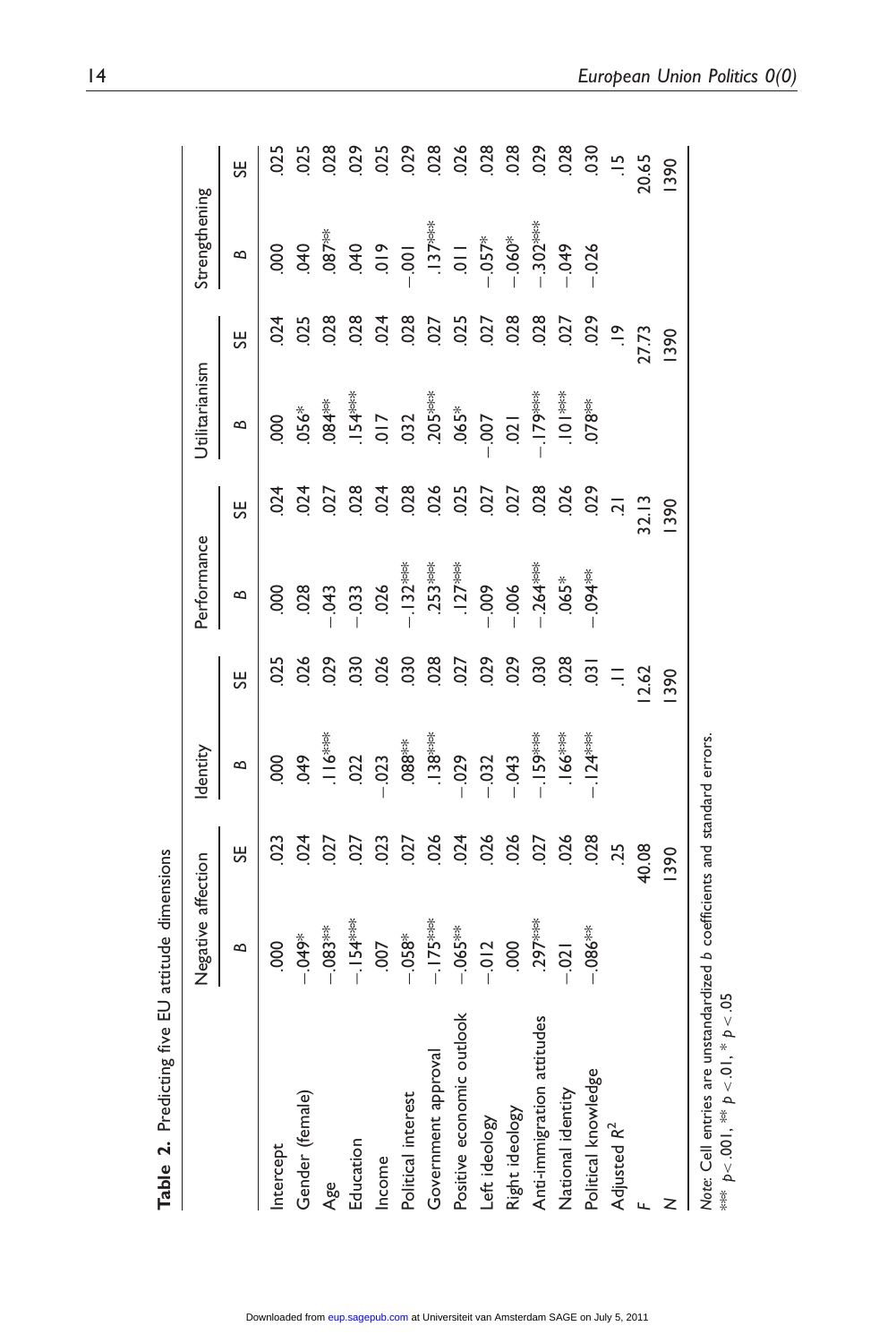includes the items most commonly employed in EU opinion research to formulate different theoretical perspectives.

Negative affection is most strongly explained by anti-immigration attitudes and by government approval, with those disliking immigrants and disliking the government feeling more negative about the EU. A positive economic outlook is only a weak, negative predictor of disliking the EU. Holding a European identity is most strongly explained by national identity, but, contrary to what we expected, stronger attachment to the nation-state leads to stronger identification with Europe too. Anti-immigration attitudes and government approval are also strong significant predictors of identifying with the EU. So-called 'soft' factors – national identity and immigration attitudes (De Vreese et al., 2008) – are strongly related to EU identity considerations. The positive effect of national identity on EU identity is in line with Haesly (2001), who finds such an effect of non-exclusive national identity. Rather than representing opposite, exclusive choices of attachment to national vs. supranational entities, we need to distinguish between attachment vs. nonattachment to such entities in more general terms.

The 'performance' dimension is less strongly explained by soft factors, but also by government approval and economic considerations. Positive evaluations of the government and of the economy and national identity attachment lead to more positive evaluations of the EU's performance, and anti-immigration attitudes lead to more negative evaluations. The 'utilitarianism' dimension of EU attitudes is strongly explained by government approval and anti-immigration attitudes, with stronger anti-immigration attitudes leading to less positive attitudes and stronger government approval leading to more positive attitudes towards the EU on this dimension. Again, national identity is positively related to this factor, that is, the more strongly one is attached to the nation-state, the more positive one is about the EU on this attitude dimension (see also Haesly, 2001). Those with a more positive economic outlook show more utilitarian and idealist support, but the latter two relationships are weaker. Finally, the 'strengthening' dimension is primarily explained by anti-immigration attitudes, with those disliking immigrants being strongly against further efforts to deepen or widen the EU.

The control variables exhibit some interesting relationships. Whereas political knowledge, in line with our expectations, is positively related to the 'utilitarianism' dimension, it is a negative explanatory factor for 'identity' and 'performance'. Similarly, political interest is a negative predictor for 'performance' evaluations, but a positive one for 'identity'. These differences in observed effects appear reflective of a cognitive and affective component of political engagement (Zaller, 1992). Finally, the results show that older people in particular and females are more supportive of EU integration, and also higher education levels are a positive explanatory factor for some dimensions. Income and ideology are virtually unrelated to any EU attitude.

Next, we illustrate the differential impact of the four most important and consistent predictors of the different EU attitude dimensions and discuss the expectations set out above. The negative affection dimension was mirrored to allow for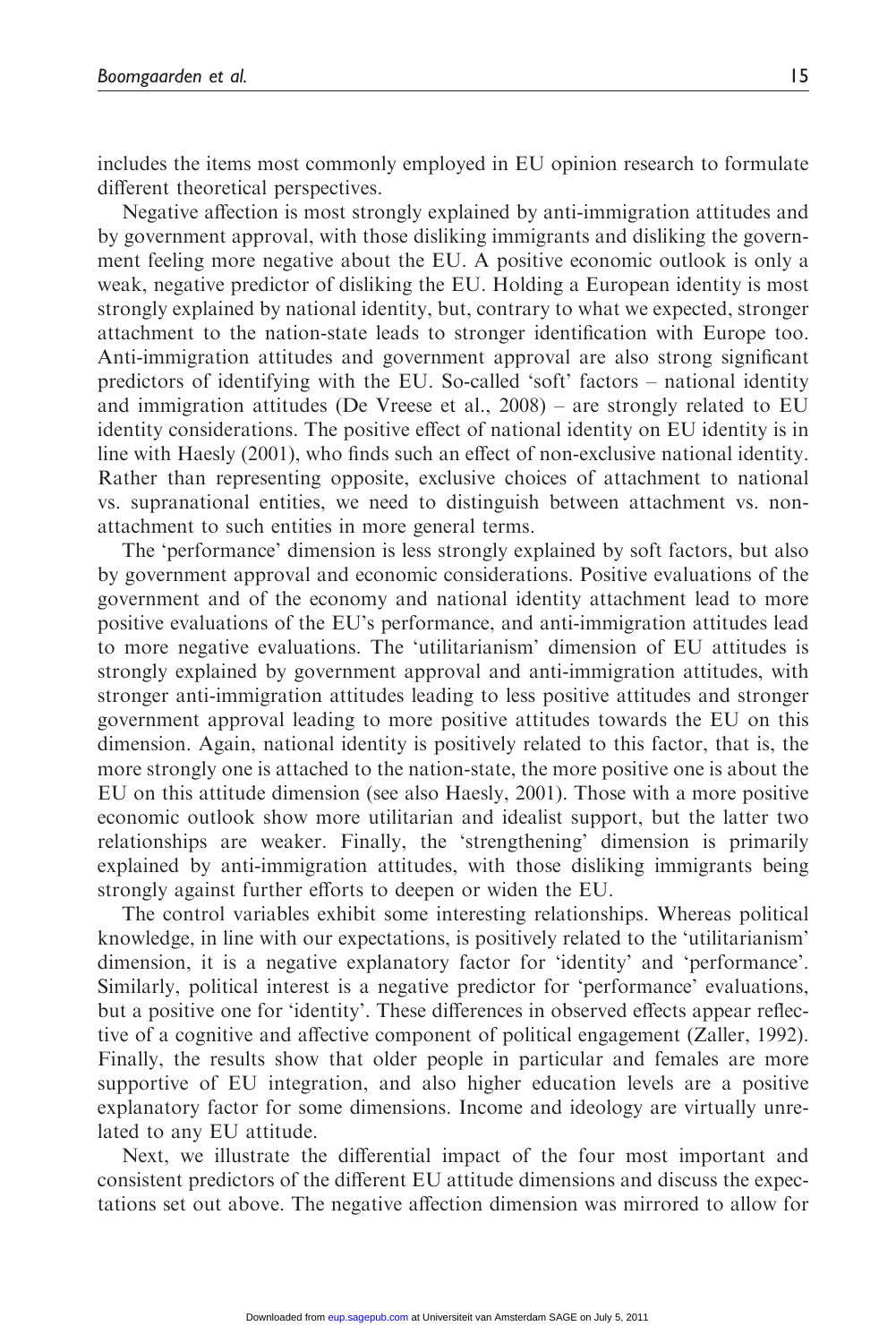a better comparison with the other dimensions. Specifically, we look at whether the strengths of the effects of the four variables discussed above significantly differ from each other. To do so, we ran a series of 40 regression models in which two different attitude dimensions were stacked to represent the dependent variable, and interaction terms between the independent variable of interest and a dummy representing one of the stacked dimensions were entered. By interpreting the interaction terms, it is possible to substantiate whether the effect of a specific independent variable is significantly stronger for one dependent variable than for the other dependent variable (for the results of this procedure and more information, see Table A3 in the webappendix).

We start by discussing a very prominent variable in explanatory models of EU attitudes – economic evaluations. We found that their impact is overall rather limited. Economic evaluations, as expected, affect the 'performance' factor, but are virtually unrelated to the 'strengthening' and the 'identity' factors (Figure 1(a)). In line with our expectations  $(I)$ , economic evaluations are significantly stronger predictors of 'utilitarianism' and 'performance' (see Table A3). Contrary to expectations, however, 'negative affection' was also more strongly affected by economic expectations than were 'strengthening' and 'identity'.

Next we consider the seemingly most consistent predictor in our models – government approval. 'Performance' is most strongly affected by this political predictor variable, but 'utilitarian' attitudes too are explained substantially by government approval. 'Identity' considerations and the 'strengthening' dimension, by contrast, are least influenced by government evaluations (see Figure 1(b)). As expected (II), we find stronger effects of government evaluations on 'performance' than on 'strengthening', 'identity' or 'negative affection' (Table A3). Government evaluations, however, influence 'utilitarian' support equally strongly. This could mean that liking the government spills over to thinking that the government ensures the best outcomes for its own country and citizens in the EU.

The effects of national identity and of anti-immigration attitudes are the least consistent across the five different dimensions. National identity in particular shows a rather mixed picture. It is most strongly related to EU 'identity' and virtually unrelated to the 'strengthening' and 'utilitarianism' (Figure 1(c)) dimensions. Confirming our expectation (III), national identity is a significantly stronger explanatory factor for 'identity' than for all other factors (Table A3).

Finally, anti-immigration attitudes have strong effects on three out of the five factors, considerably decreasing support in terms of 'strengthening' and 'utilitarianism' and increasing 'negative affection' towards the EU. Anti-immigration attitudes also influence EU 'identity' concerns and 'performance' assessments (Figure 1(d)), although to a lesser degree. 'Strengthening' and 'negative affection', in line with our expectations (IV, V), are significantly more strongly explained by anti-immigration attitudes than are 'performance' and 'identity' (see Table A3). But, against expectations, anti-immigration attitudes also strongly influence utilitarian support. Apparently, people who dislike migrant out-groups do not believe in the potential benefits of international cooperation in more general terms.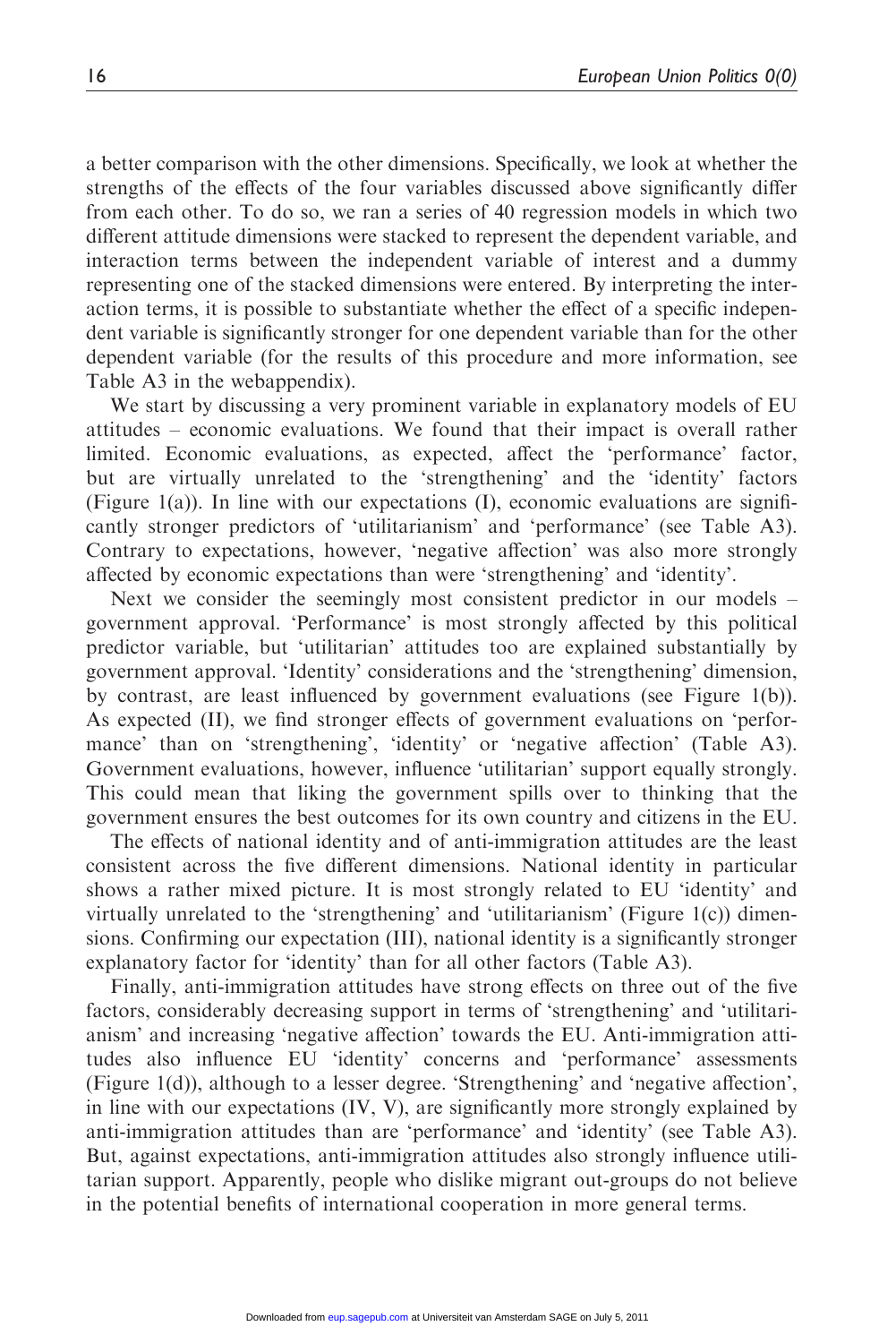

Figure 1. (a) Regression lines of economic evaluations. (b) Regression lines of government approval. (c) Regression lines of national identity. (d) Regression lines of anti-immigration attitudes.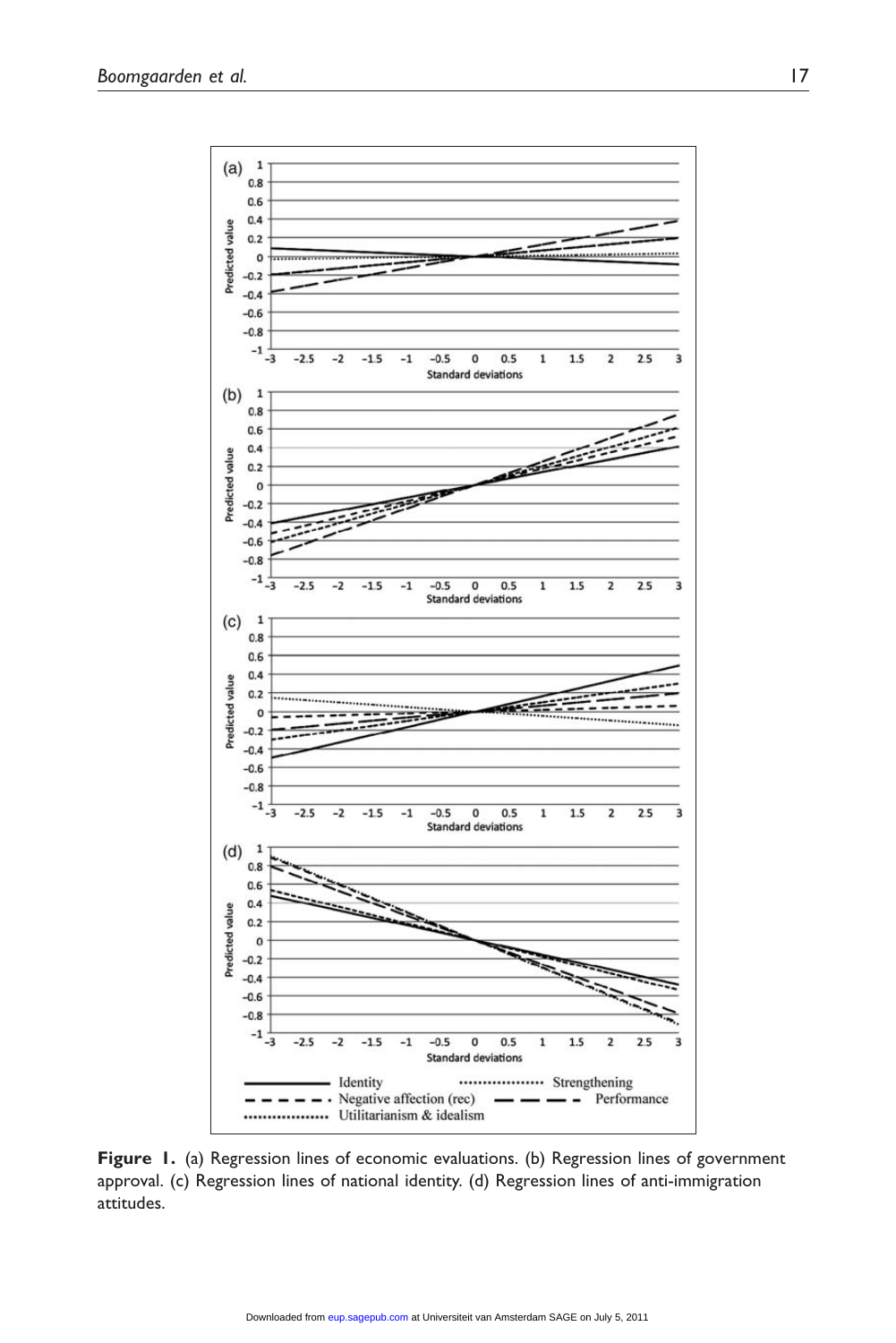Overall we find that it is important to consider the nature of the dependent variable when formulating expectations about the effects of different, established explanatory variables. As shown here, this most evidently applies to economic evaluations and national identity, for which we find substantially different relationships with the different EU attitude dimensions.

#### **Discussion**

The study of public attitudes vis-a`-vis European integration has gained in prominence on the research agenda along with an increased awareness of the importance of public opinion for the legitimacy of the European Union and its further integration (Thomassen, 2009). In the literature, umbrella terms such Euroscepticism or EU support have been used interchangeably. This can be conceptually and empirically misleading. In our study, we find clear differences in the ways that people think about the EU and European integration. Specifically we distinguish five attitude dimensions. These dimensions are unique components of the overall notion of EU attitudes.

Emotional responses represent the first of these dimensions, referring to feelings of fear of and threat by the EU. Generally we see emotions gaining increasing attention in political communication and public opinion research (see, for example, Brader, 2006; Gross, 2008; Huddy et al., 2007), and for the first time an emotional affective dimension of EU attitudes has been identified. The second dimension refers to a sense of European identity, which is a topic that has been addressed before (for example, Bruter, 2003) and is also gaining prominence in the discussion about the legitimacy of the EU (Thomassen, 2009). The third dimension relates to the performance and the democratic and financial functioning of the EU and its institutions. The fourth dimension relates to utilitarian attitudes such as general support and benefit evaluations as well as more post-materialist utilitarian considerations with regard to the EU. The fifth and final dimension refers to a strengthening of the EU in the future and reflects support based on agreement with extended decision-making competencies and policy transfer as well as with further integration. Extending prior work on the structure of EU attitudes (for example, Lubbers and Scheepers, 2005; Niedermayer and Westle, 1995; Weßels, 2007), our study is the first to address these different dimensions within a single study with such an inclusive battery of EU attitude items.

Referring back to the theoretical classifications, we note that distinction of the objects of EU attitudes (following Easton, 1975) directed at the regime and the community is largely in line with the empirical evidence. It is only the negative affection dimension that spans two different objects – the regime and the community. In addition, our data largely supported the differentiation between utilitarian and diffuse support. What is interesting, however, is that not all items that are, for example, regime specific *and* utilitarian automatically fall into one dimension. In fact, we establish three distinct dimensions that include, by and large, items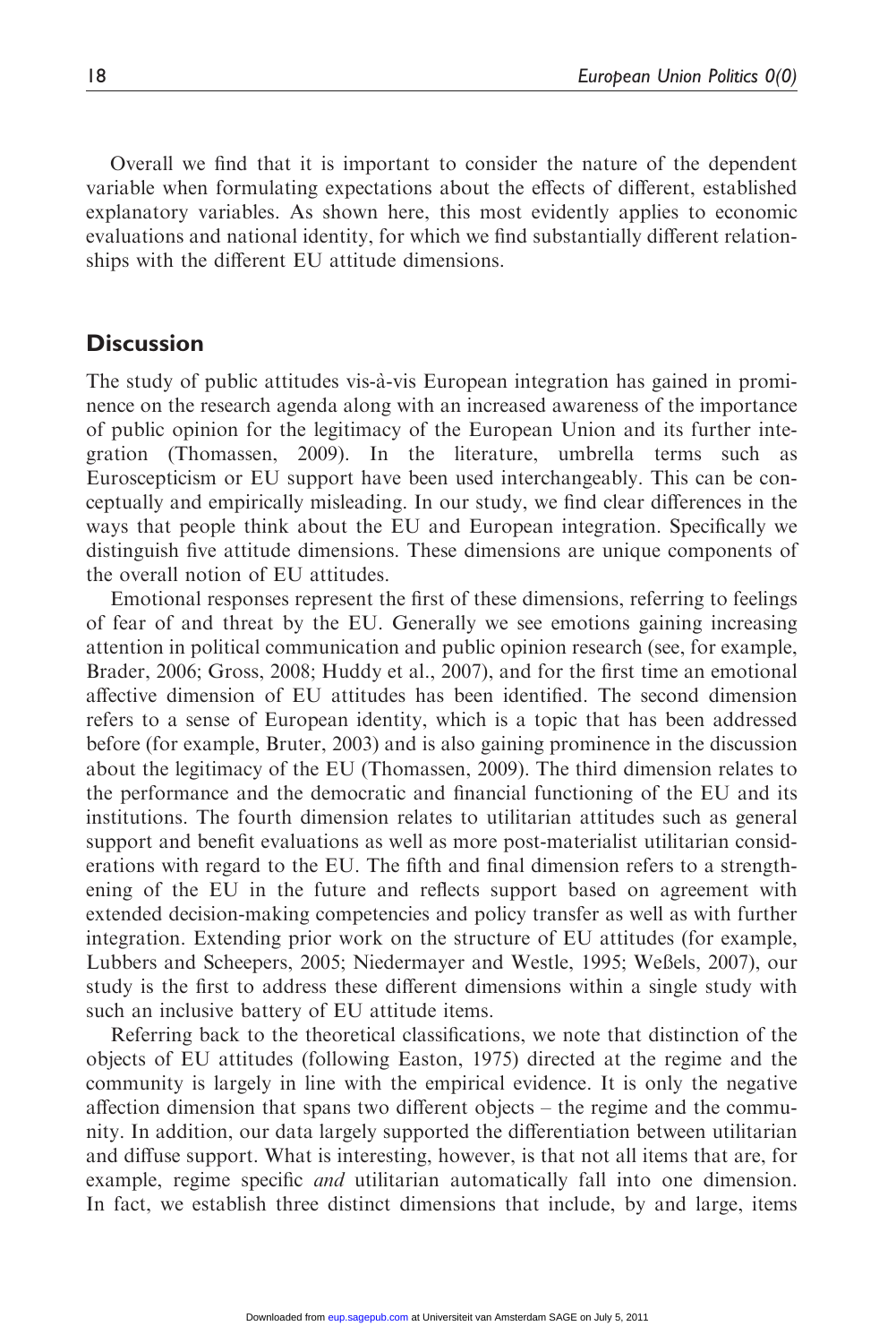directed towards the regime and that are of a utilitarian nature (i.e. performance, utilitarian, strengthening). This suggests that there are more substantial considerations going into EU support than those presented by the classic distinctions. It appears that further specification into subcategories along the lines of, for example, Norris (1999) is important. Our 'performance' dimension largely relates to what Norris (1999) calls regime processes or what Niedermayer and Westle (1995) refer to as the regime's power structure, whereas the 'utilitarian' dimension includes regime principles (Norris, 1999) or more strongly to regime-specific values (Niedermayer and Westle, 1995). Similar subdivisions of the utilitarian classification may also be warranted to fully capture the range of different EU attitudes.

Relating our classification to prior empirical work, we see an overlap between our strengthening dimension and what has been termed instrumental Euroscepticism, and between the utilitarian dimension and political Euroscepticism (Lubbers and Scheepers, 2005). Weßels (2007), in line with our findings, distinguishes a European identity dimension, a cluster indicating general support that is similar to our utilitarian dimension, and attitudes about the responsiveness and effectiveness of the EU, which bear some resemblance to our performance dimension.

Our analysis shows five dimensions that are, albeit related, genuinely distinct and independent dimensions of EU attitudes. We do not argue that this is an exhaustive list or that these dimensions are always equally important, but we stress that EU attitudes are not a one-dimensional concept and, to understand both variation in the degree of support and changes in future levels of support, it is important to be explicit about the nature, focus and composition of this concept. Some dimensions, such as identity, may be more stable over time than others and less influenced by new developments within the integration project and elite discussions. Others such as performance and strengthening, however, may well be subject to short-term changes (Lubbers and Scheepers, 2010). Thus, understanding citizens' attitudes and the way they lend legitimacy or opposition to European integration calls for more precision.

The second part of the study was concerned with a specification of how antecedents differ in explaining the several dimensions of EU attitudes. Our results show noteworthy differences in the impact on the attitude dimensions we distinguished. Immigration attitudes and government approval were the only predictors influencing all five dimensions, but to varying degrees. We take the importance of government approval as an indicator of continued support for the fact that many citizens rely on elite opinions with regard to the EU (for example, Van der Eijk and Franklin, 2004). However, government approval is far from being a dominant explanatory variable, so it does not seem that we are looking at 'second-order attitudes' driven solely by 'proxies'. Much of the variance is explained by factors pertaining to the perception of the EU, such as immigration attitudes, as the EU has developed to be seen as a vehicle for sparking immigration (De Vreese and Boomgaarden, 2005).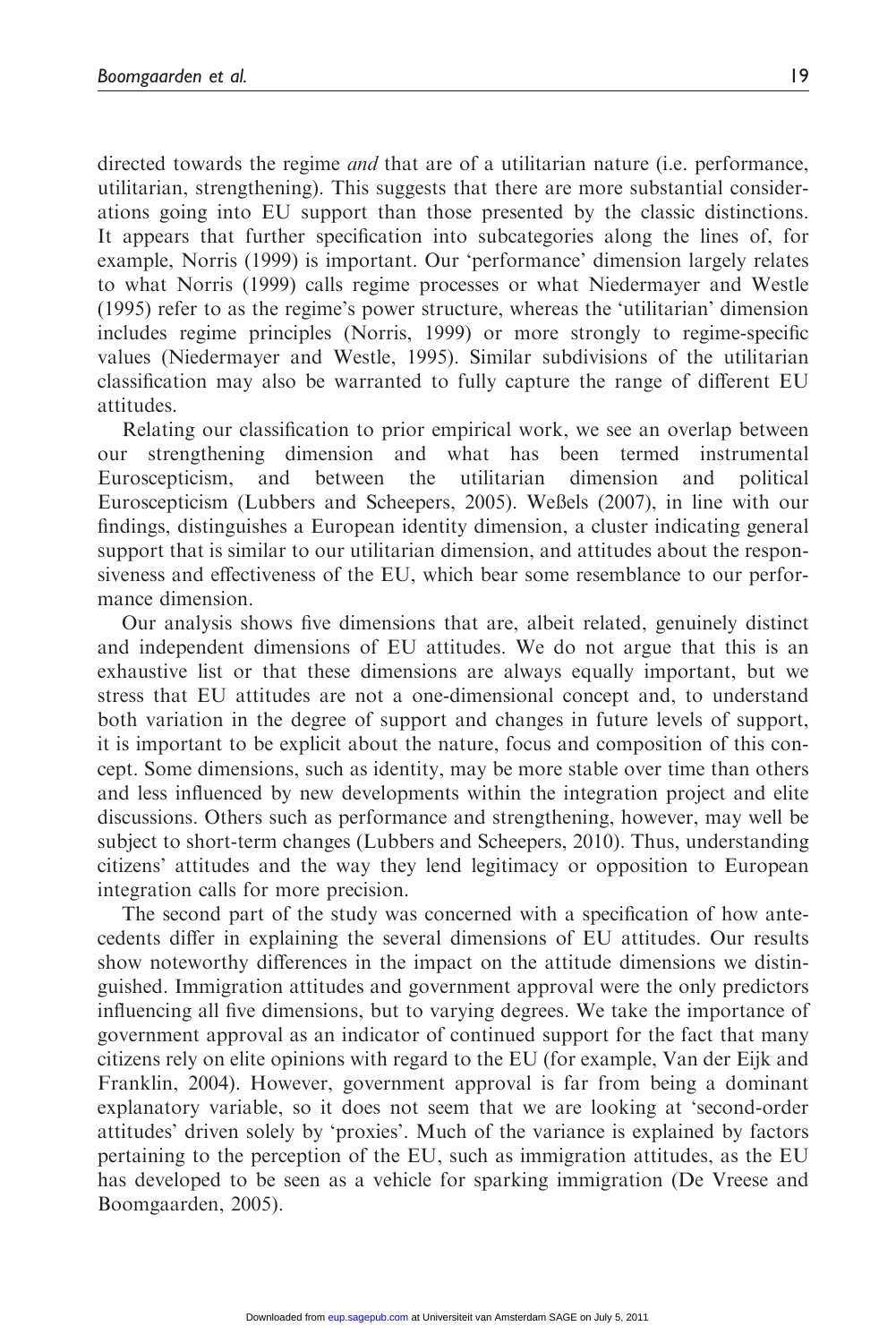A noteworthy difference from our expectations concerns the overall positive effect of national identity on EU attitude dimensions, in particular on European identity. Prior studies have argued for and demonstrated a negative impact of national attachment, pride or identity on public support for the EU (for example, Carey, 2002; Christin and Trechsel, 2002). Others, however, see a potential reinforcement of national and European identities (Citrin and Sides, 2004; Haesly, 2001). Again, part of the solution to this puzzle may lie in the conceptualization of national identity being exclusive vis-a`-vis European identity (see also Hooghe and Marks, 2005). We claim that, in order to differentiate clearly between the dependent variable (European identity) and the independent variable (national identity), it is worthwhile not to relate these identities in terms of measuring their exclusiveness. Our results appear to demonstrate that national and European identity – at least in the Netherlands – are not mutually exclusive.

Our findings show that certain explanatory factors fare better than others in explaining certain dimensions of EU attitudes. We believe that the patterns ascertained here should apply more generally, also across the borders of the Netherlands, though obviously national contexts influence the impact of individual attitudes (for example, Burgoon, 2009; Garry and Tilley, 2009; Luedtke, 2005; McLaren, 2007b). This calls for an extension of this research agenda to a comparative setting.

Future studies of EU attitudes need to be conceptually more precise regarding their dependent variable. Our study shows that EU attitudes comprise several components, and future research will be well served by explicating which dimension of such attitudes it is concerned with. In terms of the independent variables, our study has shown that expectations with regard to the assumed effects of specific explanatory factors should be adjusted depending on which EU attitude dimensions are assessed. These assertions should be tested with models that are even better specified and operationalized than the ones presented here.

We believe our study has a significant bearing on future enquiries into the antecedents, structure and consequences of EU attitudes. As the EU continues its integration course, it increasingly seems appropriate to speak of EU attitudes as the collection of multiple dimensions of attitudes. We realize that our study is not without shortcomings and it should be seen as a first rather than as a final step. The list of items used is elaborate, but certainly not exhaustive. Although we have included units that are commonly employed in EU attitude research, it is worthwhile to consider items that speak to theoretical differentiations that were not included above, for instance measures that combine utilitarian support directed at the community. Furthermore, our items were tested in one country only (owing to practical constraints). It is likely that, if other dimensions exist, they will become important in light of future developments of the EU or that the relative strength of the dimensions differs according to the context. Future research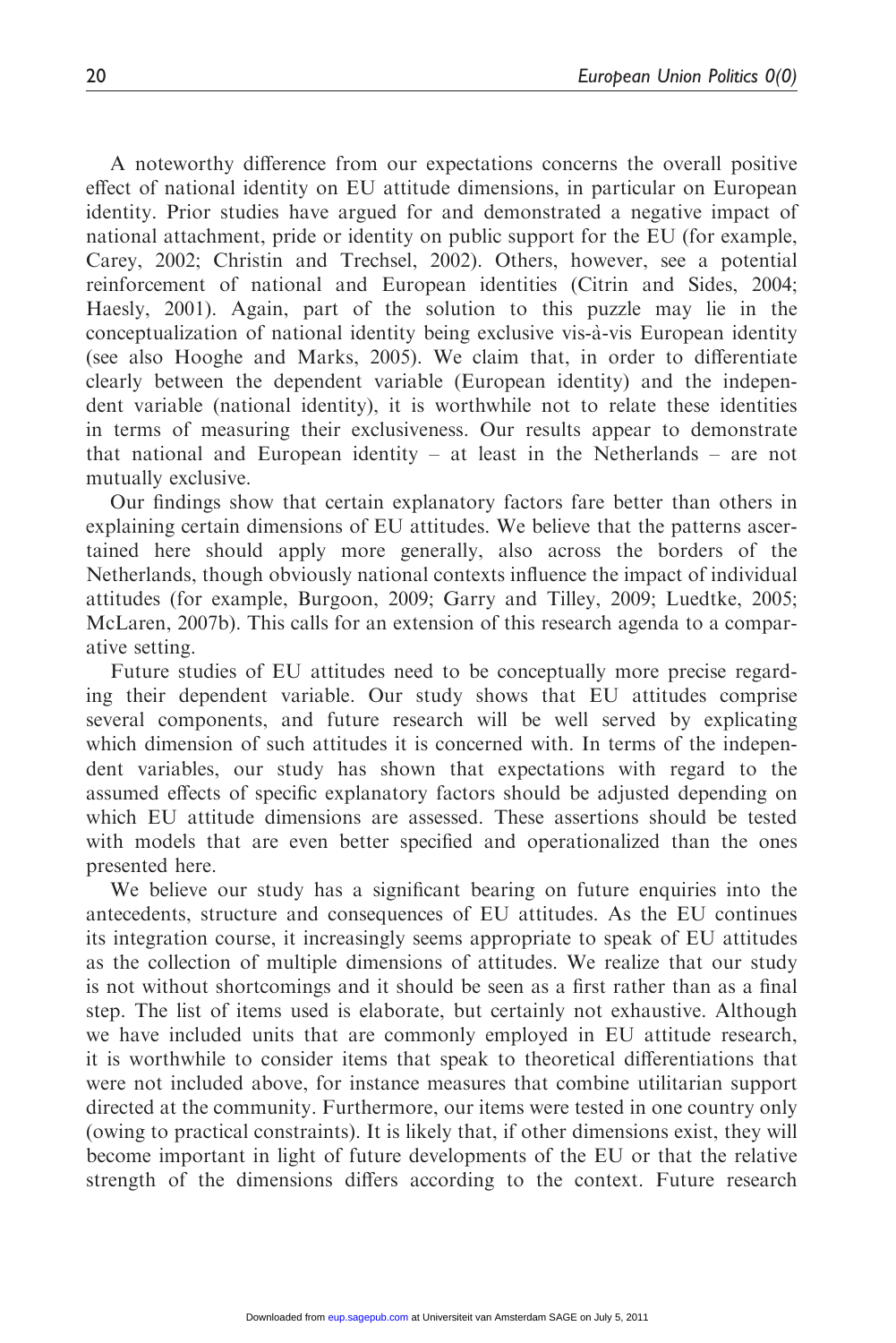should not only look at other possible attitude dimensions and compare results cross-nationally but also work on expanding the set of possible predictors by introducing more targeted concepts in order to further the understanding of individual differences in each of the respective attitude dimensions. EU-wide surveys, ideally at different points in time, that incorporate the different dimensions of EU attitudes introduced here are needed, in order to test the cross-national validity of our findings and potentially to consider how contexts affect different attitude structures. The shortcomings of the present study notwithstanding, an important first step has been made in unravelling the notion of EU attitudes and specifying the antecedents of these attitudes. The EU is an evolving multidimensional polity and research should reflect this.

#### **Notes**

- 1. Note that our discussion of the classification of Niedermayer and Westle (1995) does not include perspectives on cognitive or behavioural dimensions, since we are solely concerned with the dimensions of attitudes here.
- 2. We do not refer to authorities here, which are defined as the occupants of political roles, thus concrete political actors. We are interested in a more general dimensionality of EU attitudes that does not strongly depend on specific persons, and therefore we refrain from including evaluative items relating to specific EU-level political office holders or to very specific policy outcomes, i.e. we exclude support for authorities (including their actions) as described by Easton (1975).
- 3. The measurement of the variable differs from that in the Eurobarometer. The policy transfer variable was created from four items that for different policy fields had respondents assess whether these would be better dealt with by the national government or by the EU. The question was: 'Who do you think is best suited to taking decisions in the field of...?' and the four policy fields were  $(1)$  the economy,  $(2)$  the environment,  $(3)$  immigration and (4) globalization. Answers were recoded so that 0 would represent national government and 1 the EU. The four items were then summed, yielding a variable ranging from 0 to 5. To make this variable comparable to the seven-point scale items above, we recoded the values to range from 1 to 7.
- 4. We focus on negative emotions only since other studies have shown that dimensions of emotions other than valence may have as much (or more) impact as valence does (for example, DeSteno et al., 2000; Keltner et al., 1993; Lerner and Keltner, 2001) and certain negative emotions resemble certain positive emotions (for example, anger and happiness or threat and enthusiasm) with regard to their effects on subsequent action and cognition.
- 5. A Mokken scale analysis for polytomous items performed with MSP5 for Windows that is sensitive to item response distributions yields substantially very similar results compared with the PCA: five factors with the same substantial meaning and coefficients H ranging between .68 and .42. Two items that perform least well in the PCA model did not scale well in the Mokken scale analysis either.
- 6. We note that it essentially does not matter whether the trust item relates to trust in the EP, in the European Commission or in the EU itself. Replacing the EP trust item with any of the other two yields very comparable results. Because we have five-item indices per dimension, we opted to include only one trust item here.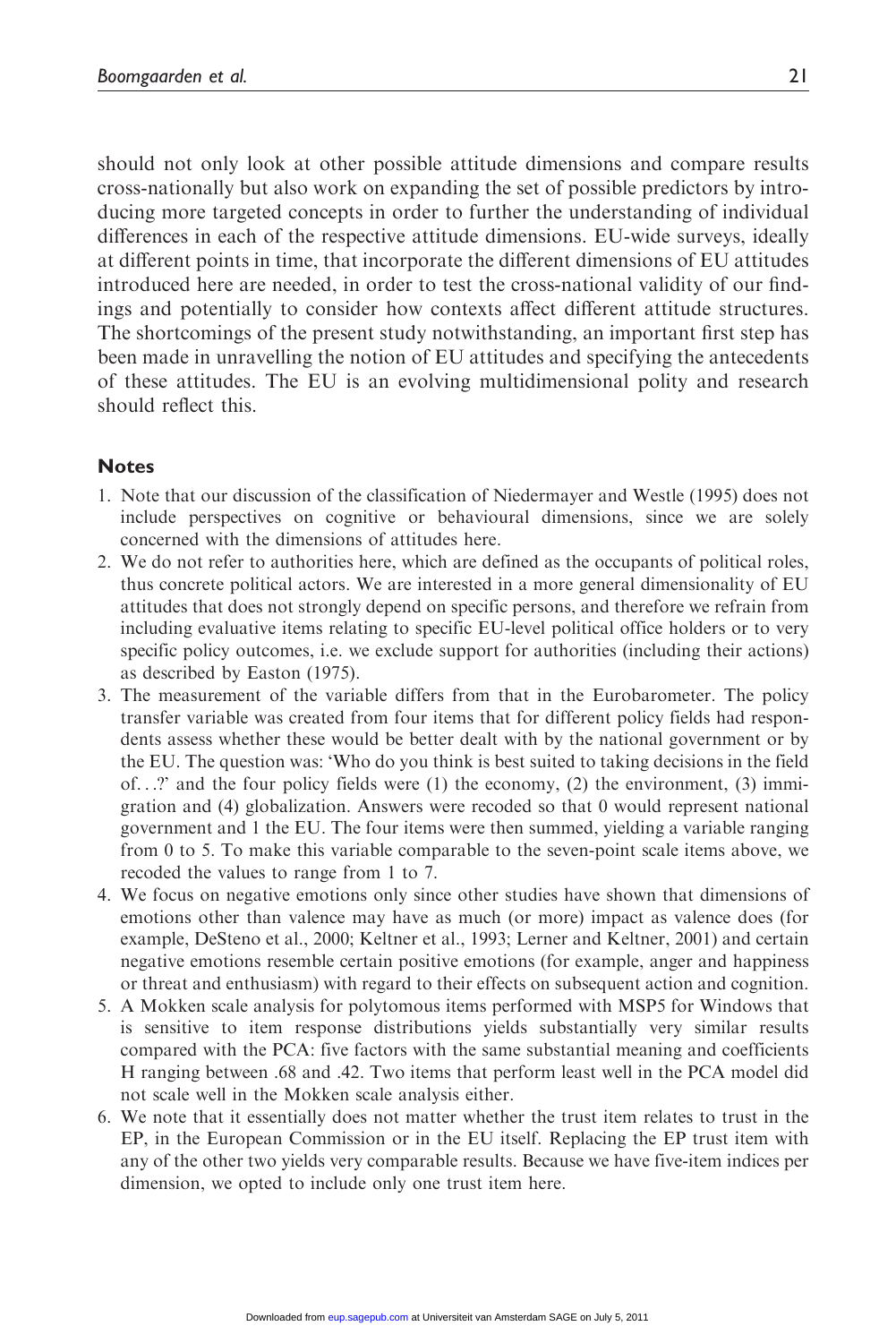#### **References**

- Anderson CJ (1998) When in doubt use proxies: Attitudes to domestic politics and support for the EU. Comparative Political Studies 31: 569–601.
- Anderson CJ and Reichert MS (1996) Economic benefits and support for membership in the European Union: A cross-national analysis. Journal of Public Policy 15: 231–249.

Azrout R, van Spanje J and de Vreese CH (2011) Talking Turkey. European Union Politics.

- Banducci SA, Karp J and Loedel P (2003) The euro, economic interests and multi-level governance: Examining support for the common currency. European Journal of Political Research 42: 685–703.
- Brader T (2006) Campaigning for Hearts and Minds. Chicago: University of Chicago Press.
- Bruter M (2003) Winning hearts and minds for Europe: the impact of news and symbols on civic and cultural European identity. Comparative Political Studies 26(10): 1148–1179.
- Burgoon B (2009) Social nation and social Europe: Support for national and supranational welfare compensation in Europe. European Union Politics 10(4): 427-455.
- Carey S (2002) Undivided loyalties: Is national identity an obstacle to European integration? European Union Politics 3(4): 387–413.
- Christin T and Trechsel AH (2002) Joining the EU? Explaining public opinion in Switzerland. European Union Politics 3(4): 415–443.
- Citrin J and Sides J (2004) More than nationals: How identity choice matters in the new Europe. In: Hermann RK, Risse T and Brewer MB (eds) Transnational Identities: Becoming European in the EU. Lanham, MD: Rowman & Littlefield, 161–185.
- Dalton RJ (1984) Cognitive mobilization and partisan dealignment in advanced industrial democracies. Journal of Politics 46(1): 264–284.
- Dalton RJ and Eichenberg RC (1998) Citizen support for policy integration. In: Sandholz W and Sweet AS (eds) European Integration and Supranational Governance. Oxford: Oxford University Press, 250–283.
- De Vreese CH and Boomgaarden HG (2005) Projecting EU referendums: Fear of immigration and support for European integration. European Union Politics 6(1): 59–82.
- De Vreese CH and Boomgaarden HG (2006) Media effects on public opinion about the enlargement of the European Union. Journal of Common Market Studies 44(2): 419–436.
- De Vreese CH, Boomgaarden HG and Semetko HA (2008) Hard and soft: Predictors of public support for Turkish membership in the EU. European Union Politics 9(4): 511–530.
- De Vries C (2007) Sleeping giant: Fact or fairytale? How European integration affects national elections. European Union Politics 8(3): 363–385.
- Decker F (2002) Governance beyond the nation-state: Reflections on the democratic deficit of the European Union. Journal of European Public Policy 9(2): 256–272.
- Denver D (2002) Voting in the 1997 Scottish and Welsh devolution referendums: Information, interests and opinions. European Journal of Political Research 41: 827–843.
- DeSteno D, Petty RE, Wegener DT and Rucker DD (2000) Beyond valence in the perception of likelihood: the role of emotion specificity. Journal of Personality and Social Psychology 78: 397–416.
- Duch R and Taylor M (1997) Economics and the vulnerability of the pan-European institutions. Political Behavior 19(1): 65–80.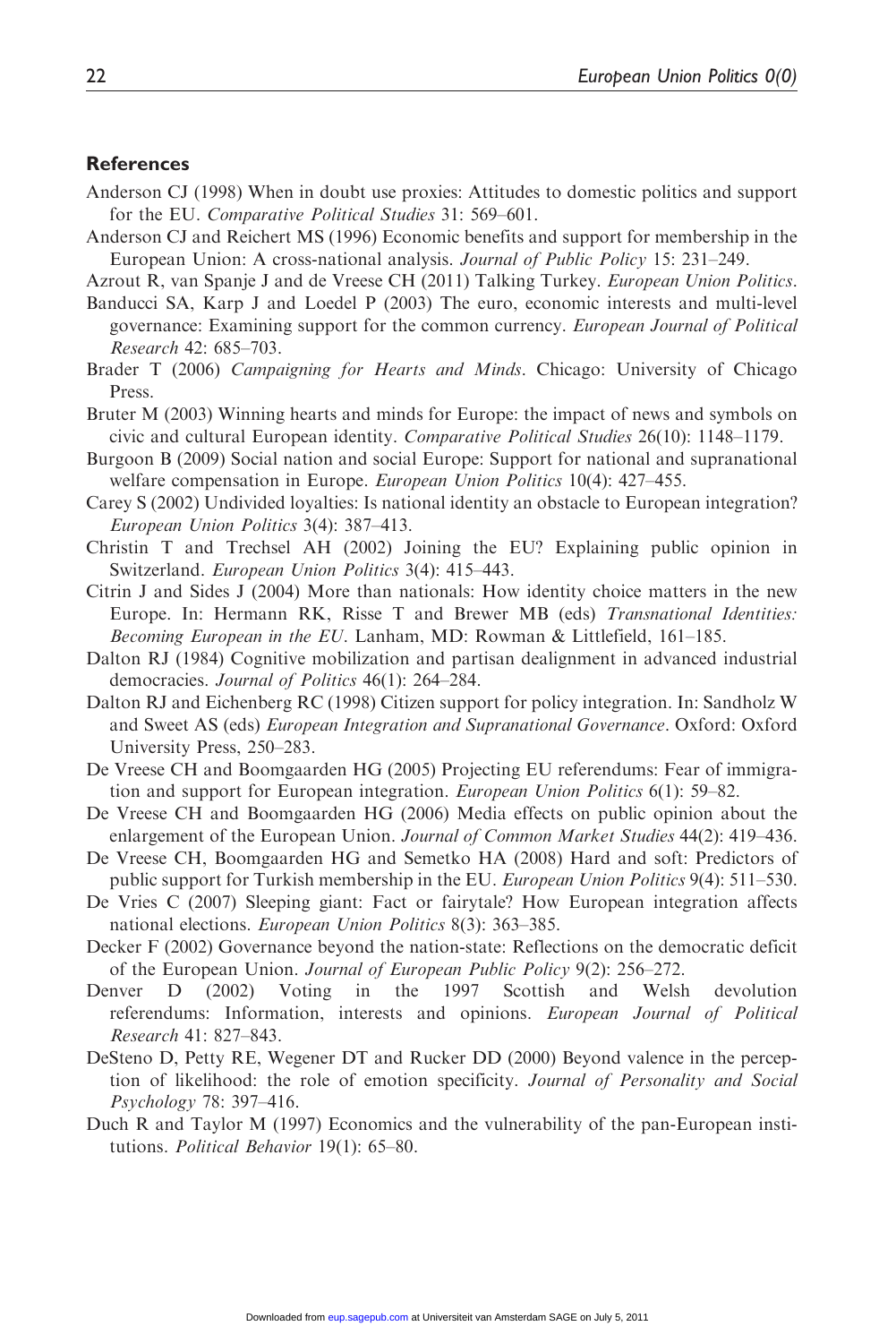- Easton D (1975) A re-assessment of the concept of political support. *British Journal of* Political Science 5: 435–457.
- Eichenberg RC and Dalton RJ (1993) Europeans and the European Community: the dynamics of public support for European integration. International Organization 47(4): 507–534.
- Elenbaas M and De Vreese CH (2008) The effects of strategic news on political cynicism and vote choice among young voters. Journal of Communication 58: 550–567.
- Evans J (2000) Contrasting attitudinal bases to Euroscepticism amongst the French electorate. Electoral Studies 19: 539–561.
- Evans J (2007) The European dimension in French public opinion. Journal of European Public Policy 14(7): 1098–1116.
- Franklin M (2002) Learning from the Danish case: a comment on Palle Svensson's critique of the 'Franklin Thesis'. European Journal of Political Research 41(6): 751–757.
- Franklin M, Marsh M and Wlezien C (1994) Attitudes toward Europe and referendum votes: a response to Siune and Svensson. Electoral Studies 13: 117–121.
- Gabel MJ (1998) Public support for European integration: an empirical test of five theories. Journal of Politics 60: 333–354.
- Gabel MJ and Anderson CJ (2002) The structure of citizen attitudes and the European political space. Comparative Political Studies 35(8): 893–913.
- Gabel MJ and Palmer H (1995) Understanding variation in public support for European integration. European Journal of Political Research 27: 3–19.
- Garry J and Tilley J (2009) The macroeconomic factors conditioning the impact of identity on attitudes towards the EU. European Union Politics 10(3): 361–379.
- Gross K (2008) Framing persuasive appeals: Episodic and thematic framing, emotional response, and policy opinion. Political Psychology 29(2): 169–192.
- Haesly R (2001) Euroskeptics, europhiles and instrumental Europeans: European attachment in Scotland and Wales. European Union Politics 2(1): 81–102.
- Hellström J (2008) Who leads, who follows? Re-examining the party–electorate linkages on European integration. Journal of European Public Policy 15(8): 1127–1144.
- Hewstone M (1986) Understanding Attitudes towards the European Community. New York: Cambridge University Press.
- Hix S (2008) What's Wrong with the European Union and How to Fix It. Cambridge: Polity Press.
- Hobolt SB (2009) Europe in Question: Referendums on European Integration. Oxford: Oxford University Press.
- Hobolt SB and Brouard S (2010) Contesting the European Union? Why the Dutch and the French rejected the EU Constitution. *Political Research Quarterly*, first published online, 1 March 2010.
- Hooghe L and Marks G (2004) Does identity or economic rationality drive public opinion on European integration? PS, Political Science and Politics 37(3): 415–420.
- Hooghe L and Marks G (2005) Calculation, community and cues: Public opinion on European integration. European Union Politics 6(4): 419–444.
- Hooghe L and Marks G (2007) Sources of euroskepticism. Acta Politica 42: 119–127.
- Hooghe L and Marks G (2008) A postfunctional theory of European integration: from permissive consensus to constraining dissensus. British Journal of Political Science 39: 1–23.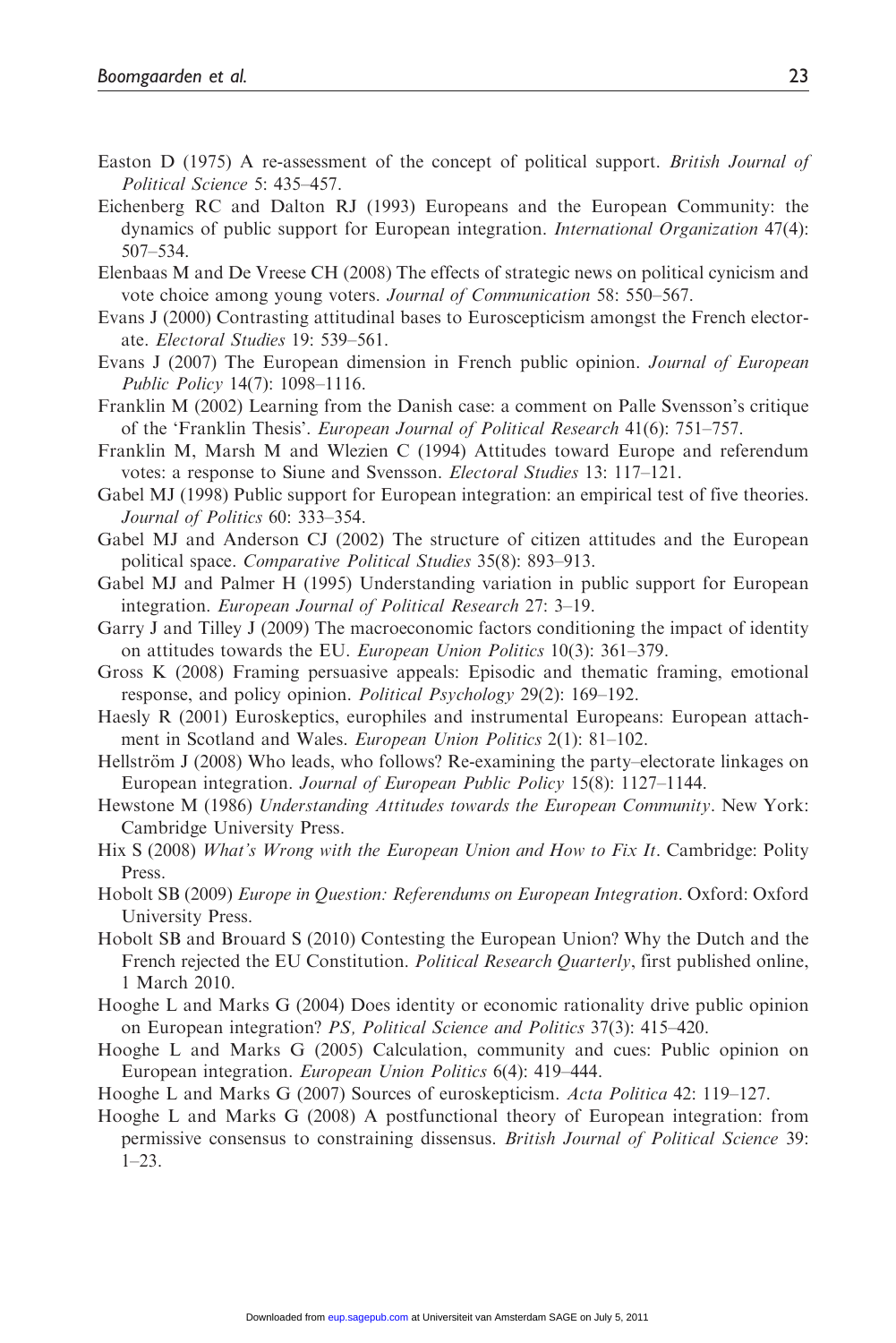- Huddy L, Feldman S and Cassese E (2007) On the distinct political effects of anxiety and anger. In: Neuman W, Marcus G, Crigler A and MacKuen M (eds) The Affect Effect: Dynamics of Emotion in Political Thinking and Behavior. Chicago: University of Chicago Press, 202–230.
- Inglehart R (1970) Cognitive mobilization and European identity. Comparative Politics 3:  $45 - 70$ .
- Inglehart R (1971) Public opinion and European integration. In: Lindberg L and Scheingold S (eds) European Integration. Cambridge, MA: Harvard University Press, 160–191.
- Inglehart R (1990) Culture Shift in Advanced Industrial Societies. Princeton, NJ: Princeton University Press.
- Inglehart R and Reif K (1991) Analyzing trends in West European opinion: the role of the Eurobarometer surveys. In: Reif K and Inglehart R (eds) Eurobarometer: The Dynamics of European Public Opinion. London: Macmillan, 1–26.
- Izard C (1977) Human Emotions. New York: Plenum Press.
- Karp JA and Bowler S (2006) Broadening and deepening or broadening versus deepening: the question of enlargement and Europe's 'hesitant Europeans'. *European Journal of* Political Research 45(3): 369–390.
- Keltner D, Ellsworth PC and Edwards K (1993) Beyond simple pessimism: Effects of sadness and anger on social perception. Journal of Personality and Social Psychology 64: 740–752.
- Kritzinger S (2003) The influence of the nation-state on individual support for the European Union. European Union Politics 4(2): 219–241.
- Krouwel A and Abts K (2007) Varieties of Euroscepticism and populist mobilization: Transforming attitudes from mild Euroscepticism to harsh Eurocynicism. Acta Politica 42(2–3): 252–270.
- Lazarus R (1991) Emotion and Adaptation. New York: Oxford University Press.
- Lerner J and Keltner D (2001) Fear, anger, and risk. Journal of Social Psychology 81(1): 146–159.
- Lindberg LN and Scheingold SA (1970) Europe's Would-be Polity: Patterns of Change in the European Community. Upper Saddle River, NJ: Prentice Hall.
- Linde J and Ekman J (2003) Satisfaction with democracy: a note on a frequently used indicator in comparative politics. European Journal of Political Research 42: 391–408.
- Lubbers M (2008) Regarding the Dutch 'nee' to the European constitution: a test of the identity, utilitarian and political approaches to voting 'no'. *European Union Politics* 9(1): 59–86.
- Lubbers M and Scheepers P (2005) Political versus instrumental Euro-scepticism: Mapping scepticism in European countries and regions. European Union Politics 6(2): 223–242.
- Lubbers M and Scheepers P (2010) Divergent trends of euroscepticism in countries and regions of the European Union. European Journal of Political Research 49(6): 787–817.
- Luedtke A (2005) European integration, public opinion and immigration policy: Testing the impact of national identity. European Union Politics 6(1): 83–112.
- McLaren LM (2002) Public support for the European Union: Cost/benefit analysis or perceived cultural threat? Journal of Politics 64: 551–566.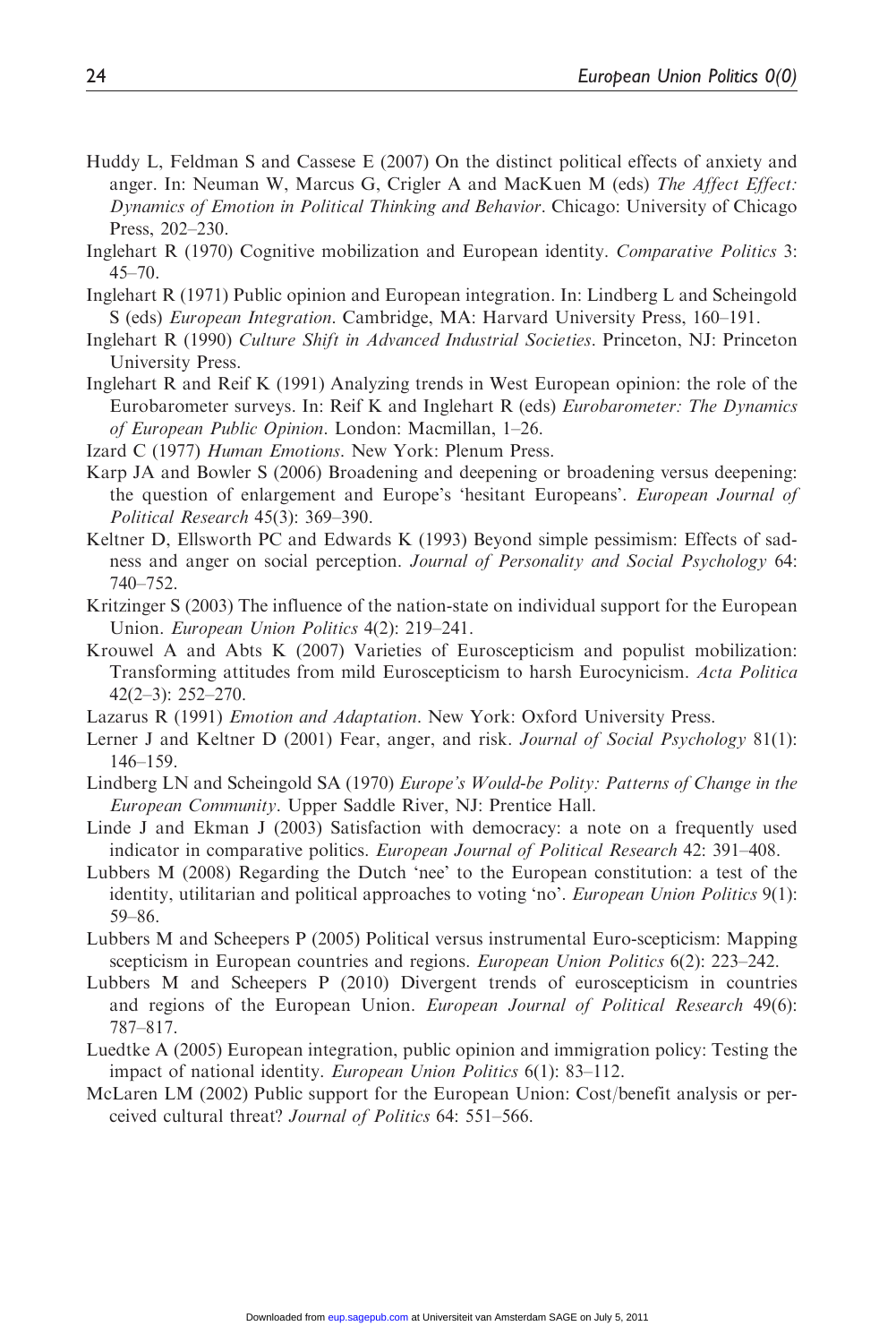- McLaren LM (2007a) Explaining mass-level Euroscepticism: Identity, interests, and institutional distrust. Acta Politica 42(2–3): 233–251.
- McLaren LM (2007b) Explaining opposition to Turkish membership of the EU. European Union Politics 8(2): 251–278.
- Marks G and Hooghe L (2003) National identity and support for European integration. Working paper, Wissenschaftszentrum für Sozialforschung Berlin.
- Moravcsik A (1991) Negotiating the Single European Act: National interests and conventional statecraft in the European Community. International Organization 45(1): 19–56.
- Nabi R (1999) A cognitive-functional model for the effects of discrete negative emotions on information processing, attitude change, and recall. Communication Theory 9(3): 292–320.
- Nelsen BF and Guth JL (2000) Exploring the gender gap: Women, men and public attitudes toward European integration. European Union Politics 1(3): 267-291.
- Neuman W, Marcus G, Crigler A and MacKuen M (2007) The Affect Effect: Dynamics of Emotion in Political Thinking and Behavior. Chicago: University of Chicago Press.
- Niedermayer O and Westle B (1995) A typology of orientations. In: Niedermayer O and Sinnott R (eds) Public Opinion and Internationalized Governance. Oxford: Oxford University Press, 33–50.
- Norris P (1999) The political regime. In: Schmitt H and Thomassen J (eds) Political Representation and Legitimacy in the European Union. Oxford: Oxford University Press, 74–90.
- Pettigrew T (1997) The affective component of prejudice: Empirical support for the new view. In: Tuch SA and Martin JK (eds) Racial Attitudes in the 1990s: Continuity and Change. Westport, CT: Praeger, 76–92.
- Ray L (2003) Reconsidering the link between incumbent support and pro-EU opinion. European Union Politics 4(3): 259–279.
- Rohrschneider R (2002) The democracy deficit and mass support for an EU-wide government. American Journal of Political Science 46(2): 463–475.
- Sánchez-Cuenca I (2000) The political basis for support for European integration. *European* Union Politics 1(2): 147–172.
- Scharpf F (1999) Governing in Europe: Effective and Democratic? Oxford: Oxford University Press.
- Schoen H (2008) Turkey's bid for EU membership, contrasting views of public opinion, and vote choice. Evidence from the 2005 German federal election. Electoral Studies 27(2): 344–355.
- Schuck ART and De Vreese CH (2006) Between risk and opportunity: News framing and its effects on public support for EU enlargement. European Journal of Communication 21(1): 5–32.
- Schuck ART and De Vreese CH (2008) The Dutch no to the EU constitution: Assessing the role of EU skepticism and the campaign. Journal of Elections, Public Opinion and Parties 18(1): 101–128.
- Semetko HA, Van der Brug W and Valkenburg PM (2003) The influence of political events on attitudes towards the European Union. British Journal of Political Science 33(4): 621–634.